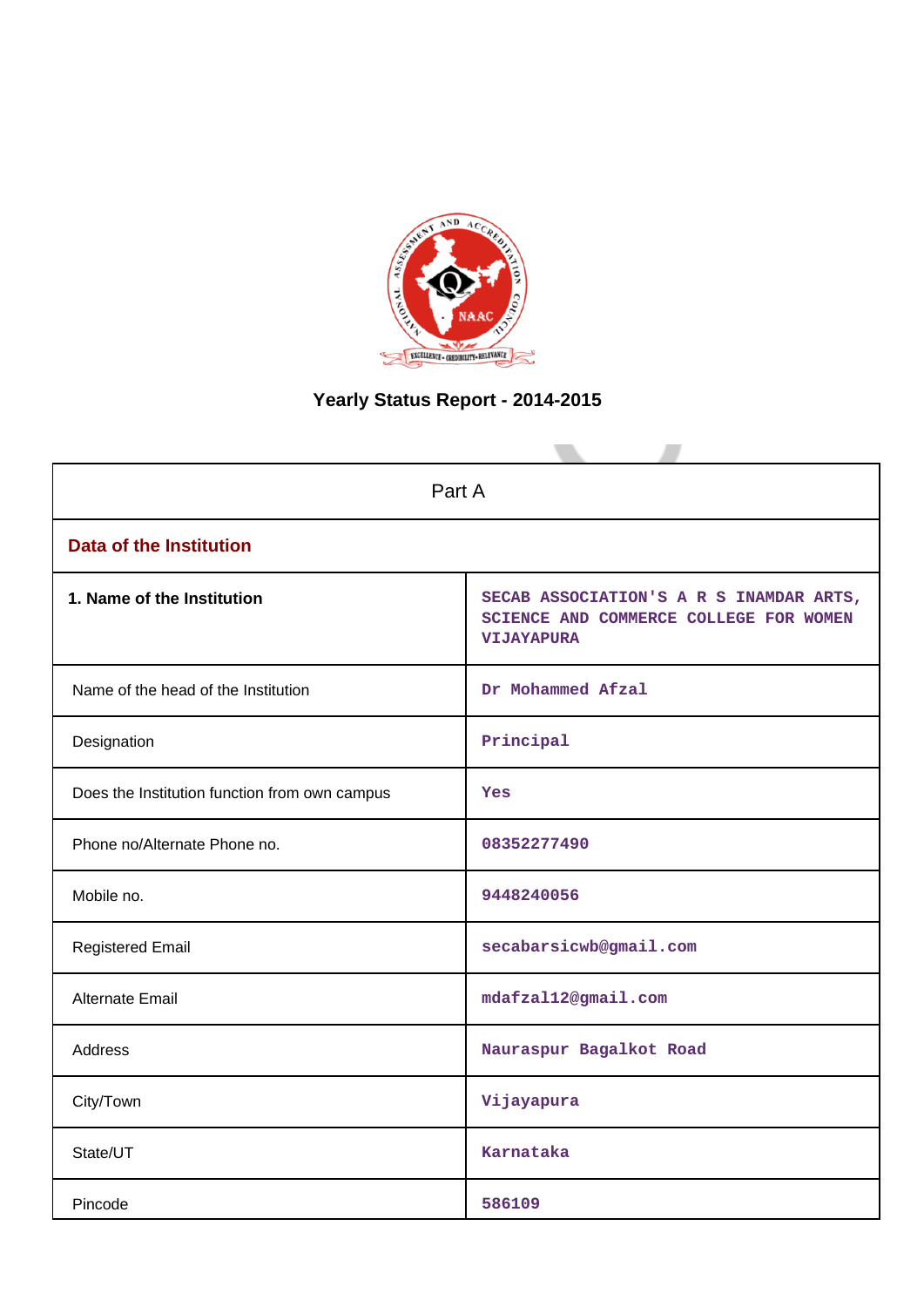| 2. Institutional Status                                                  |                                                                                   |  |  |
|--------------------------------------------------------------------------|-----------------------------------------------------------------------------------|--|--|
| Affiliated / Constituent                                                 | Affiliated                                                                        |  |  |
| Type of Institution                                                      | Women                                                                             |  |  |
| Location                                                                 | Urban                                                                             |  |  |
| <b>Financial Status</b>                                                  | state                                                                             |  |  |
| Name of the IQAC co-ordinator/Director                                   | Dr C L Patil                                                                      |  |  |
| Phone no/Alternate Phone no.                                             | 08352271389                                                                       |  |  |
| Mobile no.                                                               | 9449534987                                                                        |  |  |
| <b>Registered Email</b>                                                  | plchidambar@gmail.com                                                             |  |  |
| Alternate Email                                                          | malghan984@gmail.com                                                              |  |  |
| 3. Website Address                                                       |                                                                                   |  |  |
| Web-link of the AQAR: (Previous Academic Year)                           | http://arsi.secab.org/                                                            |  |  |
| 4. Whether Academic Calendar prepared during<br>the year                 | Yes                                                                               |  |  |
| if yes, whether it is uploaded in the institutional website:<br>Weblink: | http://arsi.secab.org/pdf/supporting/CO<br>LLEGE CALANDER OF EVENTS SECTION-4.pdf |  |  |
| <b>5. Accrediation Details</b>                                           |                                                                                   |  |  |

|                                      | Cycle | Grade | <b>CGPA</b>       | Year of<br>Accrediation | Validity          |                   |
|--------------------------------------|-------|-------|-------------------|-------------------------|-------------------|-------------------|
|                                      |       |       |                   |                         | Period From       | Period To         |
|                                      | 2     | в     | 2.48              | 2014                    | $05 - May - 2014$ | $04 - May - 2019$ |
| 6. Date of Establishment of IQAC     |       |       | $16 - Nov - 2004$ |                         |                   |                   |
| 7. Internal Quality Assurance System |       |       |                   |                         |                   |                   |

| Quality initiatives by IQAC during the year for promoting quality culture |                   |                                       |  |  |
|---------------------------------------------------------------------------|-------------------|---------------------------------------|--|--|
| Item /Title of the quality initiative by<br><b>IQAC</b>                   | Date & Duration   | Number of participants/ beneficiaries |  |  |
| 1. Reviewed the NAAC peer<br>team recommendation and                      | $26 - May - 2014$ |                                       |  |  |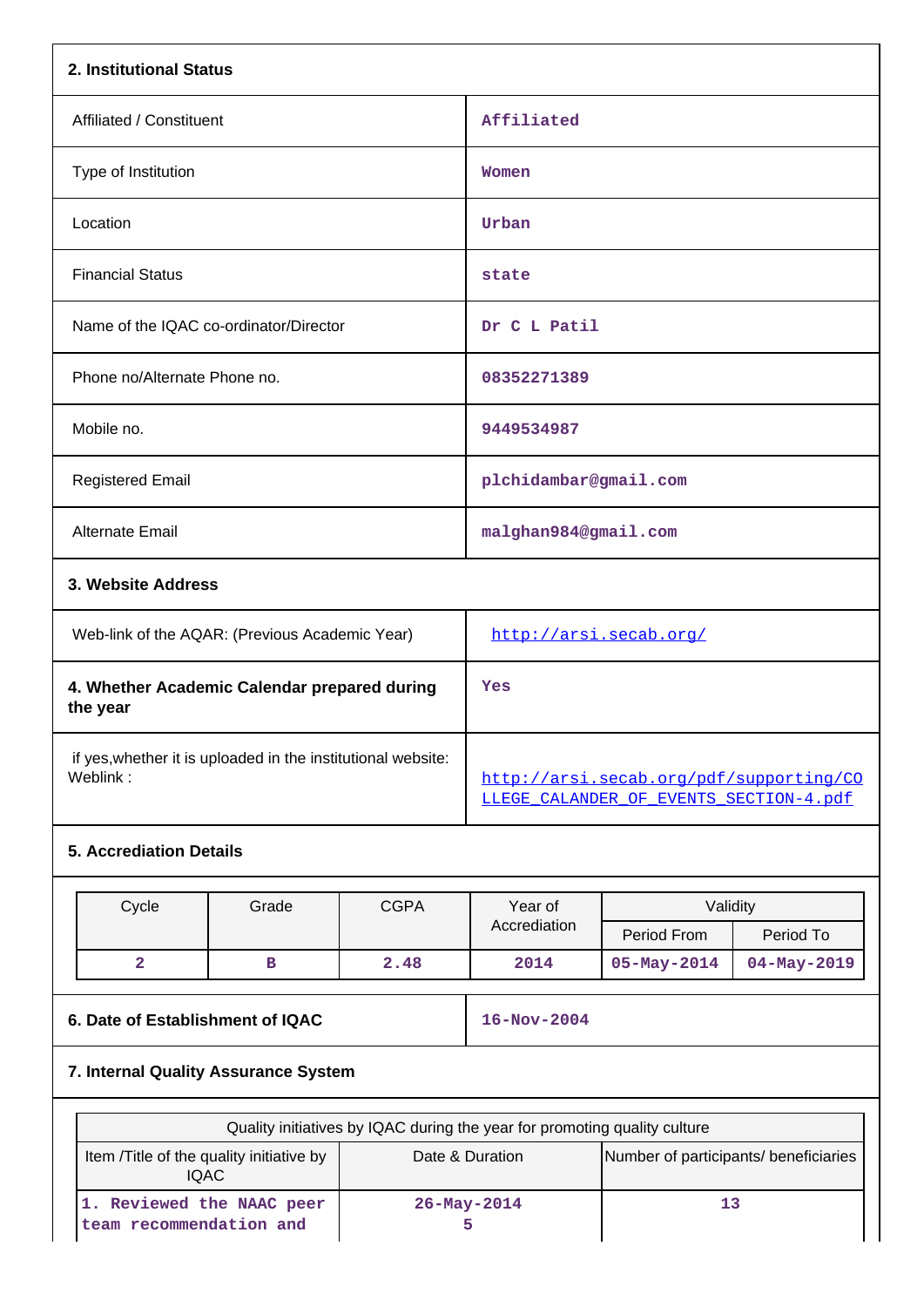| prepared a checklist for<br>action plan                                                                                                                                               |                         |    |
|---------------------------------------------------------------------------------------------------------------------------------------------------------------------------------------|-------------------------|----|
| 2. Coordinated with some<br>departments to apply for<br>UGC sponsored state and<br>national seminars                                                                                  | $28 - Ju1 - 2014$       | 14 |
| 3. Feedback system to<br>take qualitative analysis<br>from students regarding<br>office, library computer<br>centre, labs, teaching &<br>basic facilities provided<br>in the college. | $05 - Jan - 2015$<br>20 | 13 |

# **8. Provide the list of Special Status conferred by Central/ State Government-UGC/CSIR/DST/DBT/ICMR/TEQIP/World Bank/CPE of UGC etc.**

| Institution/Departmen<br>t/Faculty | Scheme                                         | Funding Agency | Year of award with<br>duration | Amount  |
|------------------------------------|------------------------------------------------|----------------|--------------------------------|---------|
| College                            | Additional<br>Assistance to<br>covered college | <b>UGC</b>     | 2014<br>1                      | 2250000 |
| College                            | General<br>Development<br>Grant                | <b>UGC</b>     | 2015<br>1                      | 485353  |
| College                            | <b>IQAC</b>                                    | <b>UGC</b>     | 2014<br>1                      | 300000  |
| College (<br>Home<br>Science)      | <b>MRP</b>                                     | <b>UGC</b>     | 2014<br>1                      | 162500  |
| College (English                   | Seminar                                        | <b>UGC</b>     | 2015<br>1                      | 52000   |
| College (Sociolo<br>gy)            | Seminar                                        | <b>UGC</b>     | 2015<br>1                      | 14000   |

**No Files Uploaded !!!**

| 9. Whether composition of IQAC as per latest<br><b>NAAC</b> guidelines:                                            | Yes       |
|--------------------------------------------------------------------------------------------------------------------|-----------|
| Upload latest notification of formation of IQAC                                                                    | View File |
| 10. Number of IQAC meetings held during the<br>year :                                                              | 5         |
| The minutes of IQAC meeting and compliances to the<br>decisions have been uploaded on the institutional<br>website | Yes       |
| Upload the minutes of meeting and action taken report                                                              | View File |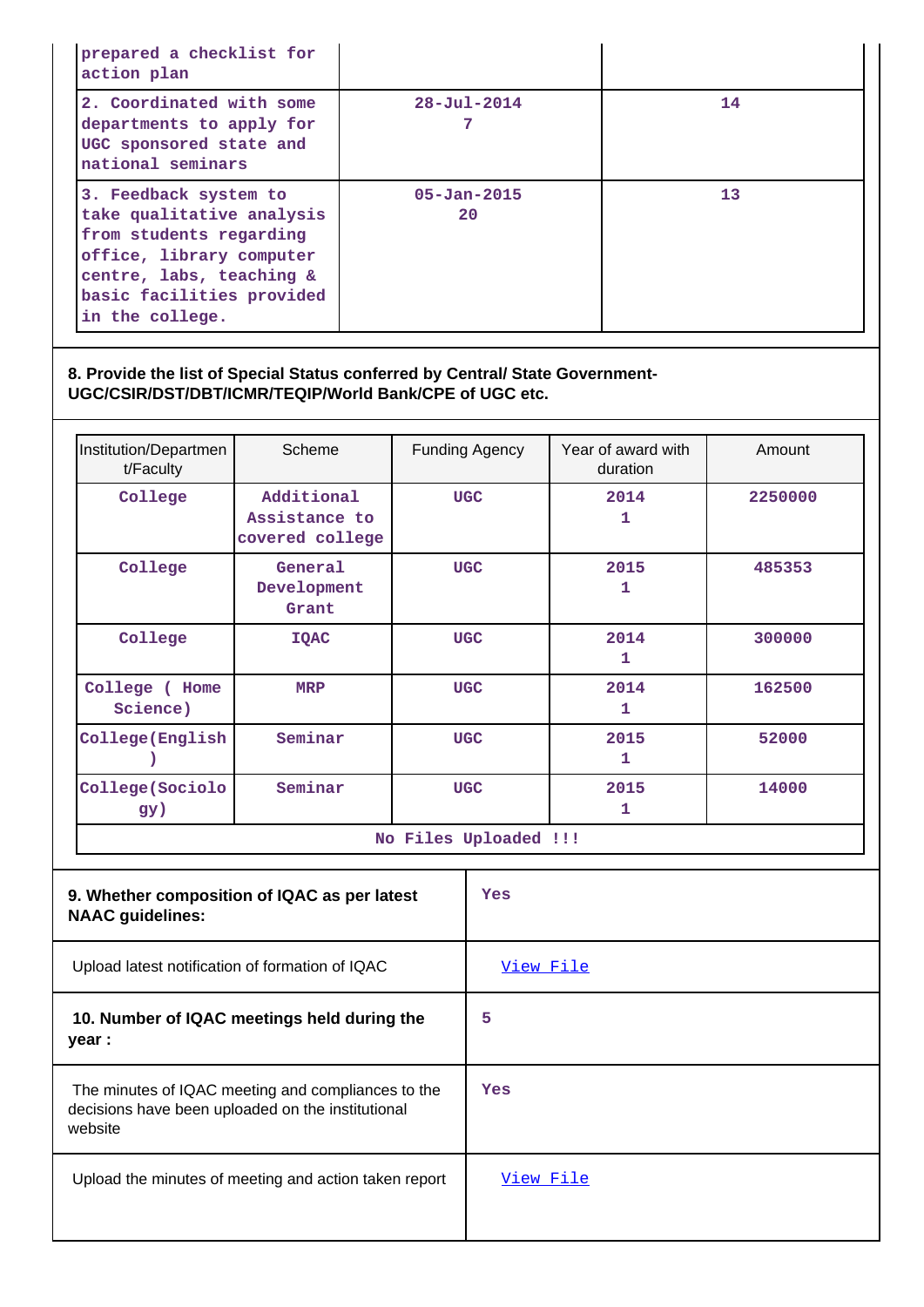| 11. Whether IQAC received funding from any of<br>the funding agency to support its activities<br>during the year?                                                                                                           | Yes                                                                                                                                                                     |
|-----------------------------------------------------------------------------------------------------------------------------------------------------------------------------------------------------------------------------|-------------------------------------------------------------------------------------------------------------------------------------------------------------------------|
| If yes, mention the amount                                                                                                                                                                                                  | 300000                                                                                                                                                                  |
| Year                                                                                                                                                                                                                        | 2014                                                                                                                                                                    |
| 12. Significant contributions made by IQAC during the current year(maximum five bullets)                                                                                                                                    |                                                                                                                                                                         |
| ? Implementation of NAAC Peer Team recommendations. Prepared action plan ?<br>Feedback analysis from the students ? Result analysis ? Stakeholders and<br>Governing Council inputs ? Discussion on Addon Courses for 201516 |                                                                                                                                                                         |
| View File                                                                                                                                                                                                                   |                                                                                                                                                                         |
| 13. Plan of action chalked out by the IQAC in the beginning of the academic year towards Quality<br>Enhancement and outcome achieved by the end of the academic year                                                        |                                                                                                                                                                         |
| Plan of Action                                                                                                                                                                                                              | Achivements/Outcomes                                                                                                                                                    |
| Improvement of language lab                                                                                                                                                                                                 | Ten additional system have been<br>installed with software on spoken<br>English in the language lab                                                                     |
| Visit to primary schools to improve<br>standard of learning in Maths, Science<br>Kannada & Urdu                                                                                                                             | The subject teachers and our college<br>students of relevant subjects visited<br>primary schools of sister institutions.<br>This effort has borne positive<br>outcomes. |
| To continue commerce stream                                                                                                                                                                                                 | The commerce stream for V & VI semester<br>is continued.                                                                                                                |
| Strengthen e-learning                                                                                                                                                                                                       | OPAC, INFLIBNET                                                                                                                                                         |
|                                                                                                                                                                                                                             | View File                                                                                                                                                               |
| 14. Whether AQAR was placed before statutory<br>body?                                                                                                                                                                       | Yes                                                                                                                                                                     |
| Name of Statutory Body                                                                                                                                                                                                      | <b>Meeting Date</b>                                                                                                                                                     |
| Governing Council of the College                                                                                                                                                                                            | 28-Apr-2015                                                                                                                                                             |
| 15. Whether NAAC/or any other accredited<br>body(s) visited IQAC or interacted with it to<br>assess the functioning?                                                                                                        | Yes                                                                                                                                                                     |
| Date of Visit                                                                                                                                                                                                               | $04 - Apr - 2014$                                                                                                                                                       |
| 16. Whether institutional data submitted to<br><b>AISHE:</b>                                                                                                                                                                | Yes                                                                                                                                                                     |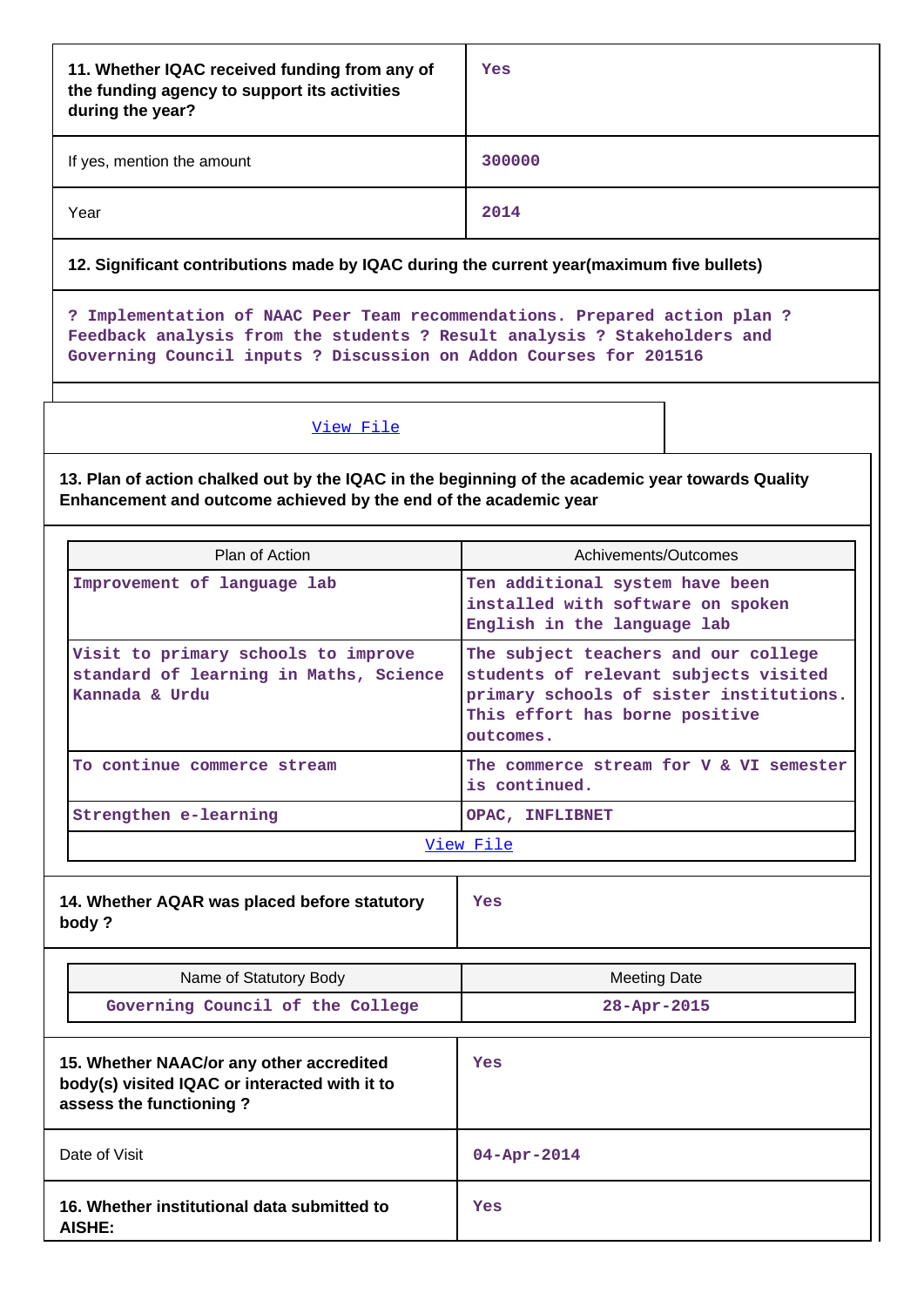| Year of Submission                                                                                  | 2015                                                                                                                                                                                                                                                |
|-----------------------------------------------------------------------------------------------------|-----------------------------------------------------------------------------------------------------------------------------------------------------------------------------------------------------------------------------------------------------|
| Date of Submission                                                                                  | $31 - \text{Mar} - 2015$                                                                                                                                                                                                                            |
| 17. Does the Institution have Management<br><b>Information System?</b>                              | Yes                                                                                                                                                                                                                                                 |
| If yes, give a brief descripiton and a list of modules<br>currently operational (maximum 500 words) | MIS was initiated during 201415 but due<br>to some technical glitches basic<br>operations of library management could<br>only be achieved. It is intended to<br>expand MIS for academic and<br>administrative applications from the<br>year 201516. |
|                                                                                                     | Part B                                                                                                                                                                                                                                              |

# **CRITERION I – CURRICULAR ASPECTS**

### **1.1 – Curriculum Planning and Implementation**

 1.1.1 – Institution has the mechanism for well planned curriculum delivery and documentation. Explain in 500 words

 **The institution has created mechanism for curriculum delivery in a planned manner, and documentation is available. The following points have been kept in mind while doing this exercise and they are; a) Prior information about the subject combination in Arts and Science is provided to the students at the time of admission. This provides an opportunity for the students to seek a range of subject combinations as per their inclination and career orientation. b) Career planning is based on the following aspects, i) Student diversity in term of their academic performance in the qualifying examination which is generally P.U.C or its equivalent. Diversity of the students in terms of their socioeconomic background is also taken in to consideration. ii) Curriculum planning also taken in to account the changes in the expectation of the students, parents and other stakeholders. This has become necessary due to fast changing technological developments in communication technology and globalization. c) During this year the communication of the NAAC Peer Committee were taken in to consideration as also feedback from various stakeholders was considered. Accordingly the college has constituted the following; i) Admission committee ii) Induction programme iii) Academic committee iv) Annual calendar preparation committee While admission committee offers the students the combination of their choice of subjects, the students are permitted to change their subjects after attending some classes. At the induction programme students are fore told what to aspect from the college as also what their rights, duties and obligation. Academic committee plans the overall mode of teaching-learning evaluation including programmes for career orientation and multi-skill development for students. The committee for preparation of annual calendar makes role of the entire academic activity and other support system like library as e-learning recourse and infrastructure. These activities are recorded in respective files. As of now the feedback received from various stakeholders is done manually. For obtaining feedback a requisite questionnaire is prepared such that it brings out the strength and weakness of the institution as perceived by the various stakeholders. For instance during this year the student feedback brought out that they need a greater exposure to spoken English and preparation for competitive examination. On the other hand the parents were of the opinion that the students should opt for such course**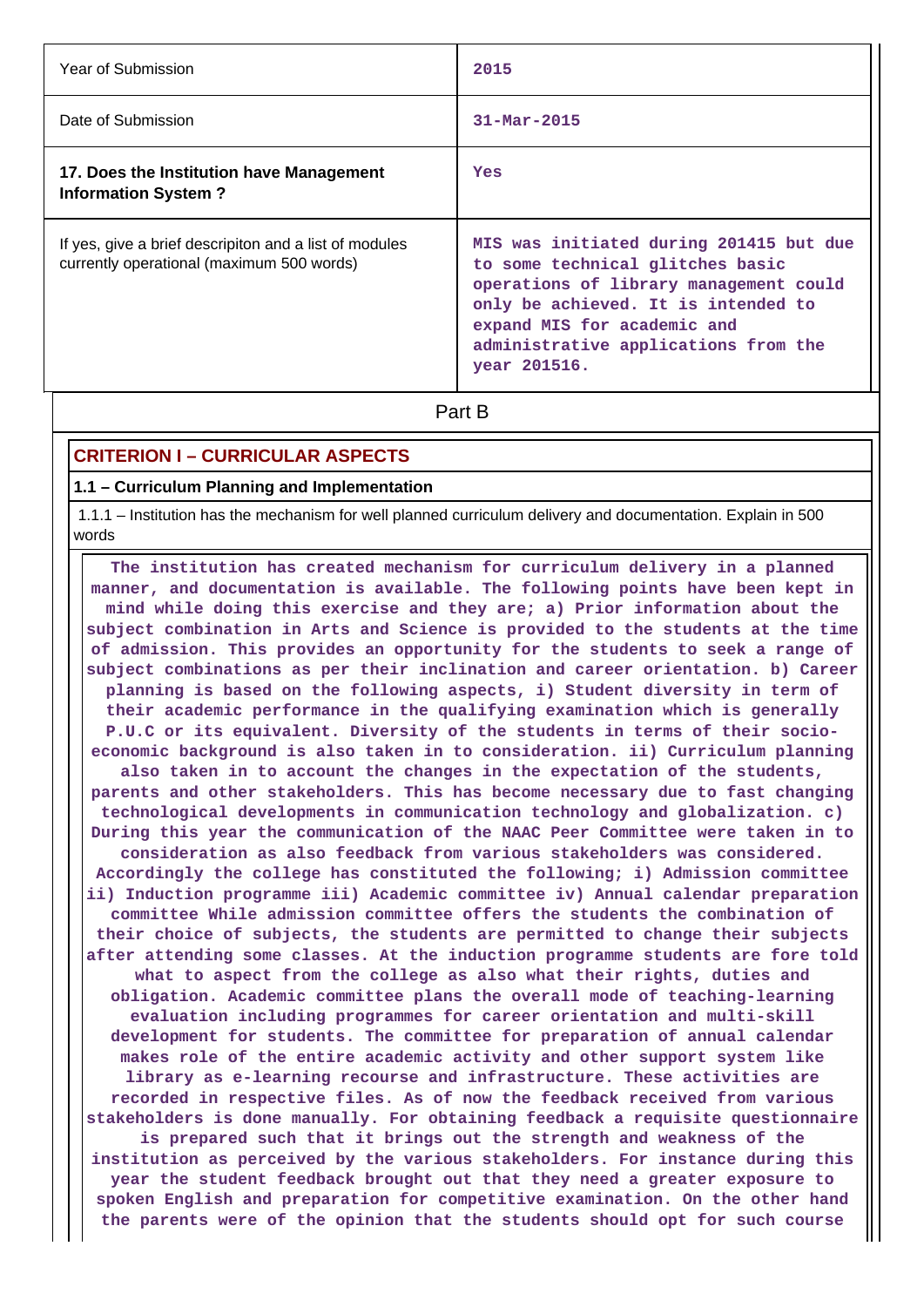**subjects which adds to their life skills. The alumni expressed that student should be exposed to the working atmosphere of various organizations. One of the alumni even stated the students be taken to witness the general body meeting of the municipality so as to give them exposure as to how the meetings are conducted.**

| 1.1.2 - Certificate/ Diploma Courses introduced during the academic year                                                                                                 |                                    |          |                                                                 |                             |
|--------------------------------------------------------------------------------------------------------------------------------------------------------------------------|------------------------------------|----------|-----------------------------------------------------------------|-----------------------------|
| Certificate<br>Diploma Courses                                                                                                                                           | Dates of<br>Introduction           | Duration | Focus on employ<br>ability/entreprene<br>urship                 | <b>Skill</b><br>Development |
| Basic Skills<br>for Girls                                                                                                                                                | 18/08/2014                         | 30       | Focus on<br>Value<br>addition                                   | Home<br>Management<br>Skill |
| 1.2 - Academic Flexibility                                                                                                                                               |                                    |          |                                                                 |                             |
| 1.2.1 - New programmes/courses introduced during the academic year                                                                                                       |                                    |          |                                                                 |                             |
| Programme/Course                                                                                                                                                         | Programme Specialization           |          | Dates of Introduction                                           |                             |
| No Data Entered/Not Applicable !!!                                                                                                                                       |                                    |          |                                                                 |                             |
| 1.2.2 - Programmes in which Choice Based Credit System (CBCS)/Elective course system implemented at the<br>affiliated Colleges (if applicable) during the academic year. |                                    |          |                                                                 |                             |
| Name of programmes adopting<br><b>CBCS</b>                                                                                                                               | Programme Specialization           |          | Date of implementation of<br><b>CBCS/Elective Course System</b> |                             |
| No Data Entered/Not Applicable !!!                                                                                                                                       |                                    |          |                                                                 |                             |
| 1.2.3 - Students enrolled in Certificate/ Diploma Courses introduced during the year                                                                                     |                                    |          |                                                                 |                             |
| Certificate<br>Diploma Course                                                                                                                                            |                                    |          |                                                                 |                             |
|                                                                                                                                                                          | No Data Entered/Not Applicable !!! |          |                                                                 |                             |
| 1.3 - Curriculum Enrichment                                                                                                                                              |                                    |          |                                                                 |                             |
| 1.3.1 - Value-added courses imparting transferable and life skills offered during the year                                                                               |                                    |          |                                                                 |                             |
| <b>Value Added Courses</b>                                                                                                                                               | Date of Introduction               |          | Number of Students Enrolled                                     |                             |
|                                                                                                                                                                          | No Data Entered/Not Applicable !!! |          |                                                                 |                             |
| 1.3.2 - Field Projects / Internships under taken during the year                                                                                                         |                                    |          |                                                                 |                             |
| Project/Programme Title                                                                                                                                                  | Programme Specialization           |          | No. of students enrolled for Field<br>Projects / Internships    |                             |
| No Data Entered/Not Applicable !!!                                                                                                                                       |                                    |          |                                                                 |                             |
| 1.4 - Feedback System                                                                                                                                                    |                                    |          |                                                                 |                             |
| 1.4.1 – Whether structured feedback received from all the stakeholders.                                                                                                  |                                    |          |                                                                 |                             |
| <b>Students</b>                                                                                                                                                          |                                    |          | Yes                                                             |                             |
| <b>Teachers</b>                                                                                                                                                          |                                    |          | <b>No</b>                                                       |                             |
| Employers                                                                                                                                                                |                                    |          | Yes                                                             |                             |
| Alumni                                                                                                                                                                   |                                    |          | Yes                                                             |                             |
| Parents                                                                                                                                                                  |                                    |          | Yes                                                             |                             |
| 1.4.2 - How the feedback obtained is being analyzed and utilized for overall development of the institution?<br>(maximum 500 words)                                      |                                    |          |                                                                 |                             |
| <b>Feedback Obtained</b>                                                                                                                                                 |                                    |          |                                                                 |                             |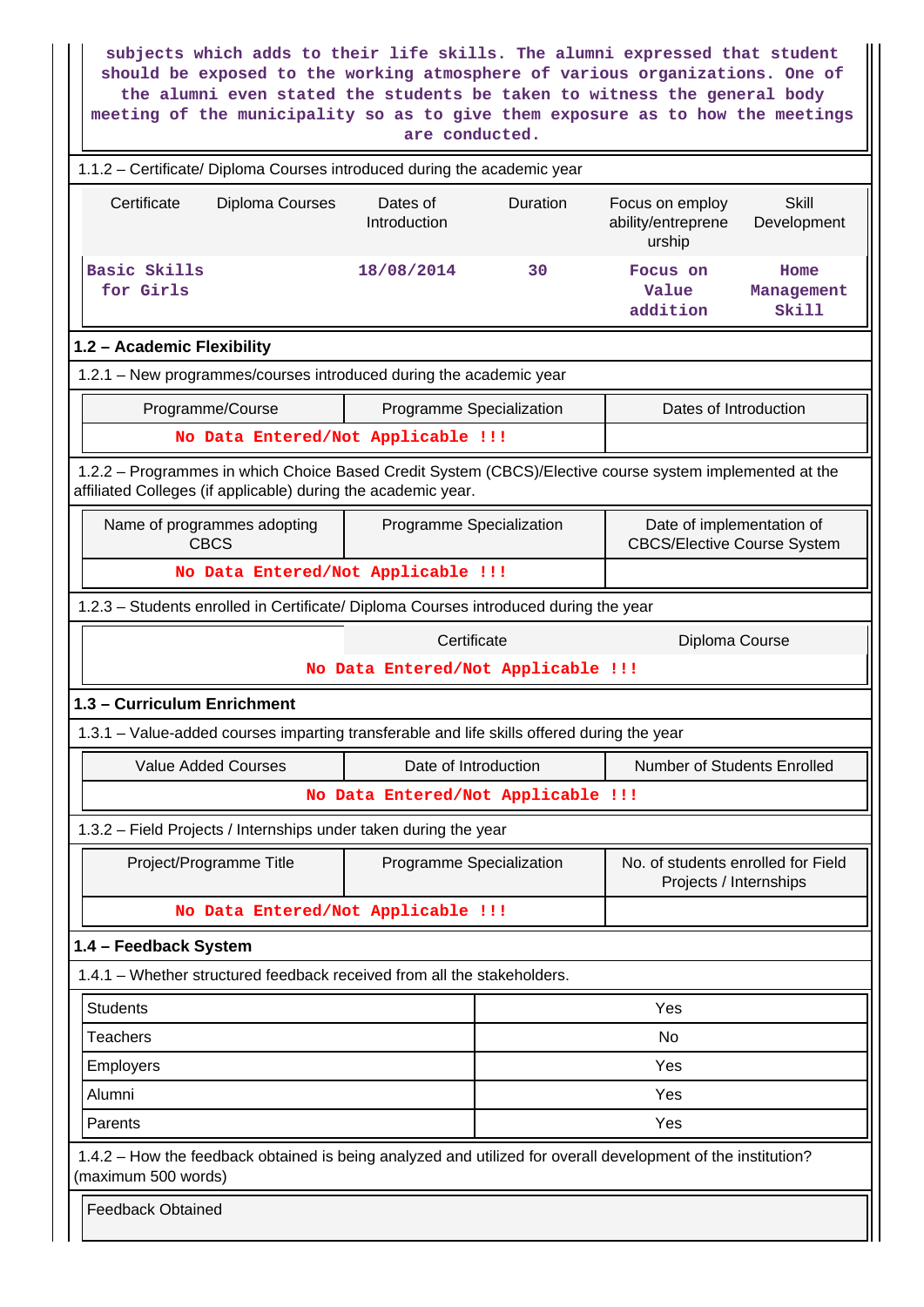**The feedback obtained from the students, Alumni and parents is done on printed format that contains questionnaire. This feedback has brought out the following salient points for the overall development of the institution, which is as under: a. Summary of Student feedback: The Students have made the following suggestions in their feedback. • Upgrading of laboratories • Upgrading of college canteen with quality of service • Arranging more educational visits and tours • Providing an adequate facility of drinking water • The college has to provide adequate furniture like benches for the students • The college should promote the use of P.P.T. and e learning facilities b. Summary of Parents feedback: On 9th October 2014 we held two meeting of the parents 1) Meeting of the parents of meritorious students and 2) Meeting of the students (General) At these meeting the proceedings were as following • At the special meeting of the parents of the meritorious students • 20 parents were chosen and invited out of the 20 invited 11 parents attended the meeting The meeting was Chaired by the Principal and Vice Principal and attended by19 staff members. The parents made the following suggestions • To provide English medium teaching in Social Science subjects • To provide additional books to the students • To provide special coaching to the meritorious students for competitive exams. The principal on behalf of the college assured the parents and appropriate actions to fulfil the needs of students. General meeting of the parents This meeting was also held on the same date at 4pm in the evening 23 parents attended the meeting they discussed with the principal and staff regarding the grievances of the students such as 1) Need for more library books 2) Notes in some subjects 3) Change in the timings of the college to facilitate rural area students 4) To provide buses to the college from different areas of the city The principal replied the quarries of the parents and assured necessary steps to redressed grievances of the students. c. Summary of Alumni feedback: The Annual meeting of alumni association of the college for the year 201415 was held on 3rd march 2014. The meeting was attended by 35 alumni of the college from all three streams – Arts, Science and Commerce. A feedback was obtained from the alumni regarding their overall experiences in the college. 19 students out of 35 attended gave their oral feedback in which the following aspects were emphasized. They were satisfied with the quality of the learning available in the college. Most of them made suggestions about the shortcomings in the infrastructure of the college such as – 1) Ladies waiting room. 2) Need for an exclusive auditorium for conducting seminars. 3) Additional sports facilities They also made other suggestions such as 1) Conducting special coaching for comparative examinations. 2) To improve communicative skills among students. 3) To conduct more seminars to build confidence in their respective subjects.**

# **CRITERION II – TEACHING- LEARNING AND EVALUATION**

## **2.1 – Student Enrolment and Profile**

## 2.1.1 – Demand Ratio during the year

| Name of the<br>Programme            | Programme<br>Specialization | Number of seats<br>available | Number of<br>Application received | <b>Students Enrolled</b> |  |
|-------------------------------------|-----------------------------|------------------------------|-----------------------------------|--------------------------|--|
| <b>BA</b>                           | Arts                        | 240                          | 94                                | 94                       |  |
| <b>BSC</b>                          | Science                     | 120                          | 55                                | 55                       |  |
| <b>BCom</b>                         | Commerce                    | 50                           | 38                                | 38                       |  |
| 2.2 - Catering to Student Diversity |                             |                              |                                   |                          |  |
| $\blacksquare$                      |                             |                              |                                   |                          |  |

2.2.1 – Student - Full time teacher ratio (current year data)

| Year | Number of                             | Number of          | Number of         | Number of         | Number of        |
|------|---------------------------------------|--------------------|-------------------|-------------------|------------------|
|      | Istudents enrolled Istudents enrolled |                    | fulltime teachers | fulltime teachers | teachers         |
|      | in the institution                    | in the institution | available in the  | available in the  | teaching both UG |
|      | (UG)                                  | (PG)               | institution       | institution       | and PG courses   |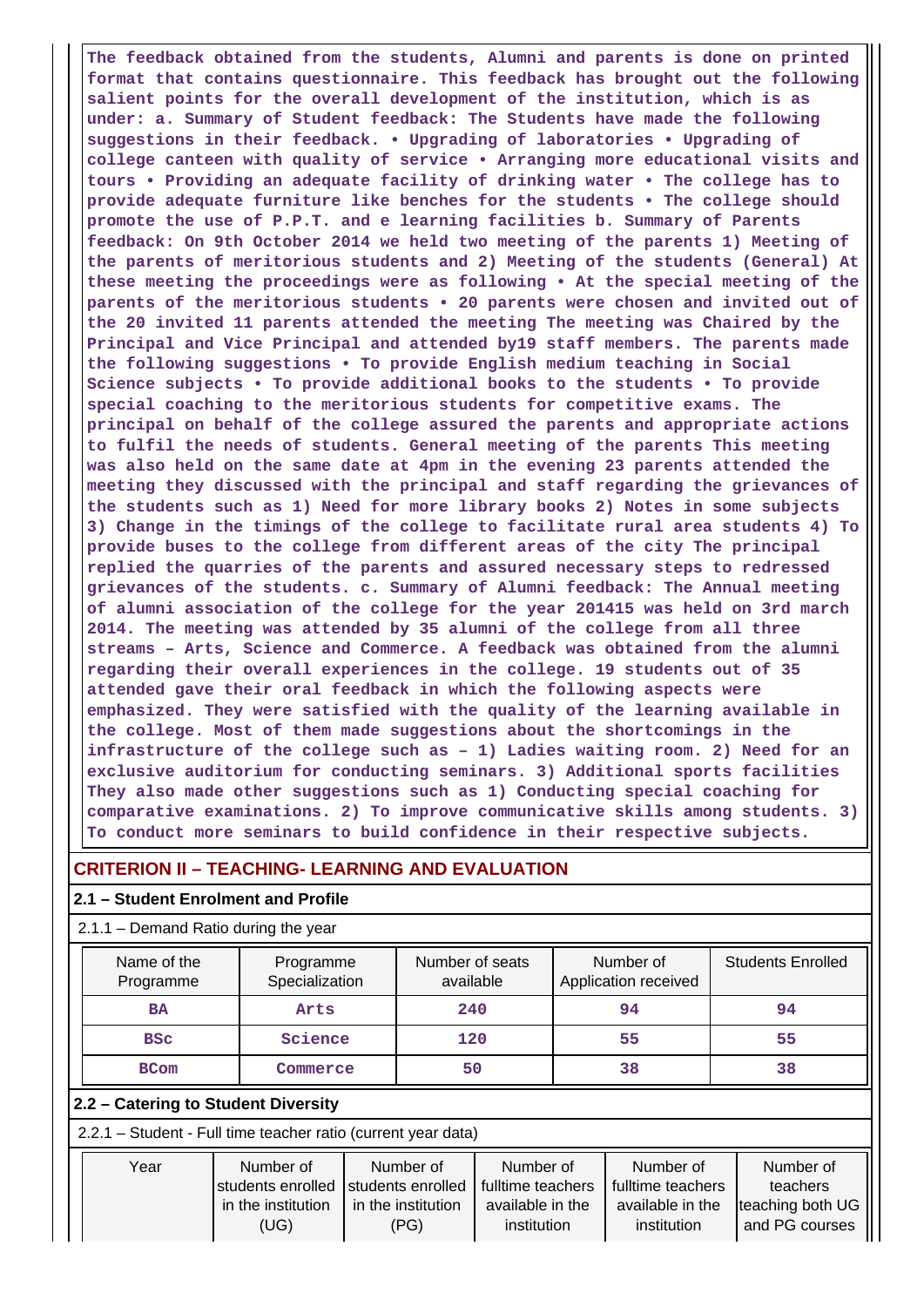|                                                                                                                                                                                                                                                                                                                                                                                                                                                                                                                                                                                                                                                                                                                                                                                                                                                                                                                                                                                                                                                                                                     |                                                                                                          |                     |                                                                                     | teaching only UG<br>courses            |             | teaching only PG<br>courses                                    |  |                                                                                                                     |
|-----------------------------------------------------------------------------------------------------------------------------------------------------------------------------------------------------------------------------------------------------------------------------------------------------------------------------------------------------------------------------------------------------------------------------------------------------------------------------------------------------------------------------------------------------------------------------------------------------------------------------------------------------------------------------------------------------------------------------------------------------------------------------------------------------------------------------------------------------------------------------------------------------------------------------------------------------------------------------------------------------------------------------------------------------------------------------------------------------|----------------------------------------------------------------------------------------------------------|---------------------|-------------------------------------------------------------------------------------|----------------------------------------|-------------|----------------------------------------------------------------|--|---------------------------------------------------------------------------------------------------------------------|
| 2014                                                                                                                                                                                                                                                                                                                                                                                                                                                                                                                                                                                                                                                                                                                                                                                                                                                                                                                                                                                                                                                                                                | 556                                                                                                      |                     | 0                                                                                   | 35                                     |             | 0                                                              |  | $\mathbf 0$                                                                                                         |
| 2.3 - Teaching - Learning Process                                                                                                                                                                                                                                                                                                                                                                                                                                                                                                                                                                                                                                                                                                                                                                                                                                                                                                                                                                                                                                                                   |                                                                                                          |                     |                                                                                     |                                        |             |                                                                |  |                                                                                                                     |
| 2.3.1 - Percentage of teachers using ICT for effective teaching with Learning Management Systems (LMS), E-<br>learning resources etc. (current year data)                                                                                                                                                                                                                                                                                                                                                                                                                                                                                                                                                                                                                                                                                                                                                                                                                                                                                                                                           |                                                                                                          |                     |                                                                                     |                                        |             |                                                                |  |                                                                                                                     |
| Number of<br><b>Teachers on Roll</b>                                                                                                                                                                                                                                                                                                                                                                                                                                                                                                                                                                                                                                                                                                                                                                                                                                                                                                                                                                                                                                                                | Number of<br>teachers using<br>ICT (LMS, e-<br>Resources)                                                |                     | <b>ICT Toolsand</b><br>resources<br>available                                       | Number of ICT<br>enabled<br>Classrooms |             | Numberof smart<br>classrooms                                   |  | E-resources and<br>techniques used                                                                                  |
| 35                                                                                                                                                                                                                                                                                                                                                                                                                                                                                                                                                                                                                                                                                                                                                                                                                                                                                                                                                                                                                                                                                                  | 20                                                                                                       |                     | 8                                                                                   | 6                                      |             | $\overline{\mathbf{2}}$                                        |  | 3                                                                                                                   |
| 2.3.2 - Students mentoring system available in the institution? Give details. (maximum 500 words)                                                                                                                                                                                                                                                                                                                                                                                                                                                                                                                                                                                                                                                                                                                                                                                                                                                                                                                                                                                                   |                                                                                                          |                     |                                                                                     |                                        |             |                                                                |  |                                                                                                                     |
| mentors interact with on regular basis, or as required. The process of organising mentorship is done in the<br>following manner. a) A format entitled (Profile of the student) is created where the personal profile of the students<br>is filled up by the students, which includes apart from other information, the students' previous academic<br>performance, activities they are interested in and family background. It helps the mentors to interact effectively<br>with the mentees. b) The college has drafted an eleven point guidelines for the mentors to ensure effective<br>functioning. The mentor mentee interaction takes place twice in a semester on a routine basis. However during<br>the induction program itself it is clarified to the students that they can approach their mentors for any difficulty in<br>respect of academic or any other problem. By and large it has been the experience at this college that there have<br>been no insurmountable issues at the mentor's desk. One or two issues that came up were counselled by the<br>counsellor at the college. |                                                                                                          |                     |                                                                                     |                                        |             |                                                                |  |                                                                                                                     |
|                                                                                                                                                                                                                                                                                                                                                                                                                                                                                                                                                                                                                                                                                                                                                                                                                                                                                                                                                                                                                                                                                                     | Number of students enrolled in the<br>Number of fulltime teachers<br>Mentor: Mentee Ratio<br>institution |                     |                                                                                     |                                        |             |                                                                |  |                                                                                                                     |
| 556                                                                                                                                                                                                                                                                                                                                                                                                                                                                                                                                                                                                                                                                                                                                                                                                                                                                                                                                                                                                                                                                                                 |                                                                                                          |                     | 35                                                                                  |                                        |             |                                                                |  | 1:16                                                                                                                |
| 2.4 - Teacher Profile and Quality                                                                                                                                                                                                                                                                                                                                                                                                                                                                                                                                                                                                                                                                                                                                                                                                                                                                                                                                                                                                                                                                   |                                                                                                          |                     |                                                                                     |                                        |             |                                                                |  |                                                                                                                     |
| 2.4.1 - Number of full time teachers appointed during the year                                                                                                                                                                                                                                                                                                                                                                                                                                                                                                                                                                                                                                                                                                                                                                                                                                                                                                                                                                                                                                      |                                                                                                          |                     |                                                                                     |                                        |             |                                                                |  |                                                                                                                     |
| No. of sanctioned<br>positions                                                                                                                                                                                                                                                                                                                                                                                                                                                                                                                                                                                                                                                                                                                                                                                                                                                                                                                                                                                                                                                                      | No. of filled positions                                                                                  |                     | Vacant positions                                                                    |                                        |             | Positions filled during<br>the current year                    |  | No. of faculty with<br>Ph.D                                                                                         |
| 36                                                                                                                                                                                                                                                                                                                                                                                                                                                                                                                                                                                                                                                                                                                                                                                                                                                                                                                                                                                                                                                                                                  | 29                                                                                                       |                     | 7                                                                                   |                                        |             | 7                                                              |  | 7                                                                                                                   |
| International level from Government, recognised bodies during the year)                                                                                                                                                                                                                                                                                                                                                                                                                                                                                                                                                                                                                                                                                                                                                                                                                                                                                                                                                                                                                             |                                                                                                          |                     |                                                                                     |                                        |             |                                                                |  | 2.4.2 - Honours and recognition received by teachers (received awards, recognition, fellowships at State, National, |
| Year of Award                                                                                                                                                                                                                                                                                                                                                                                                                                                                                                                                                                                                                                                                                                                                                                                                                                                                                                                                                                                                                                                                                       |                                                                                                          | international level | Name of full time teachers<br>receiving awards from<br>state level, national level, |                                        | Designation |                                                                |  | Name of the award,<br>fellowship, received from<br>Government or recognized<br>bodies                               |
|                                                                                                                                                                                                                                                                                                                                                                                                                                                                                                                                                                                                                                                                                                                                                                                                                                                                                                                                                                                                                                                                                                     |                                                                                                          |                     | No Data Entered/Not Applicable !!!                                                  |                                        |             |                                                                |  |                                                                                                                     |
| 2.5 - Evaluation Process and Reforms                                                                                                                                                                                                                                                                                                                                                                                                                                                                                                                                                                                                                                                                                                                                                                                                                                                                                                                                                                                                                                                                |                                                                                                          |                     |                                                                                     |                                        |             |                                                                |  |                                                                                                                     |
| 2.5.1 - Number of days from the date of semester-end/ year- end examination till the declaration of results during<br>the year                                                                                                                                                                                                                                                                                                                                                                                                                                                                                                                                                                                                                                                                                                                                                                                                                                                                                                                                                                      |                                                                                                          |                     |                                                                                     |                                        |             |                                                                |  |                                                                                                                     |
| Programme Name                                                                                                                                                                                                                                                                                                                                                                                                                                                                                                                                                                                                                                                                                                                                                                                                                                                                                                                                                                                                                                                                                      | Programme Code                                                                                           | Semester/year       |                                                                                     |                                        |             | Last date of the last<br>semester-end/year-<br>end examination |  | Date of declaration of<br>results of semester-<br>end/ year- end<br>examination                                     |
| <b>BA</b>                                                                                                                                                                                                                                                                                                                                                                                                                                                                                                                                                                                                                                                                                                                                                                                                                                                                                                                                                                                                                                                                                           | 10                                                                                                       |                     | Odd semester                                                                        |                                        |             | 14/06/2014                                                     |  | 16/07/2014                                                                                                          |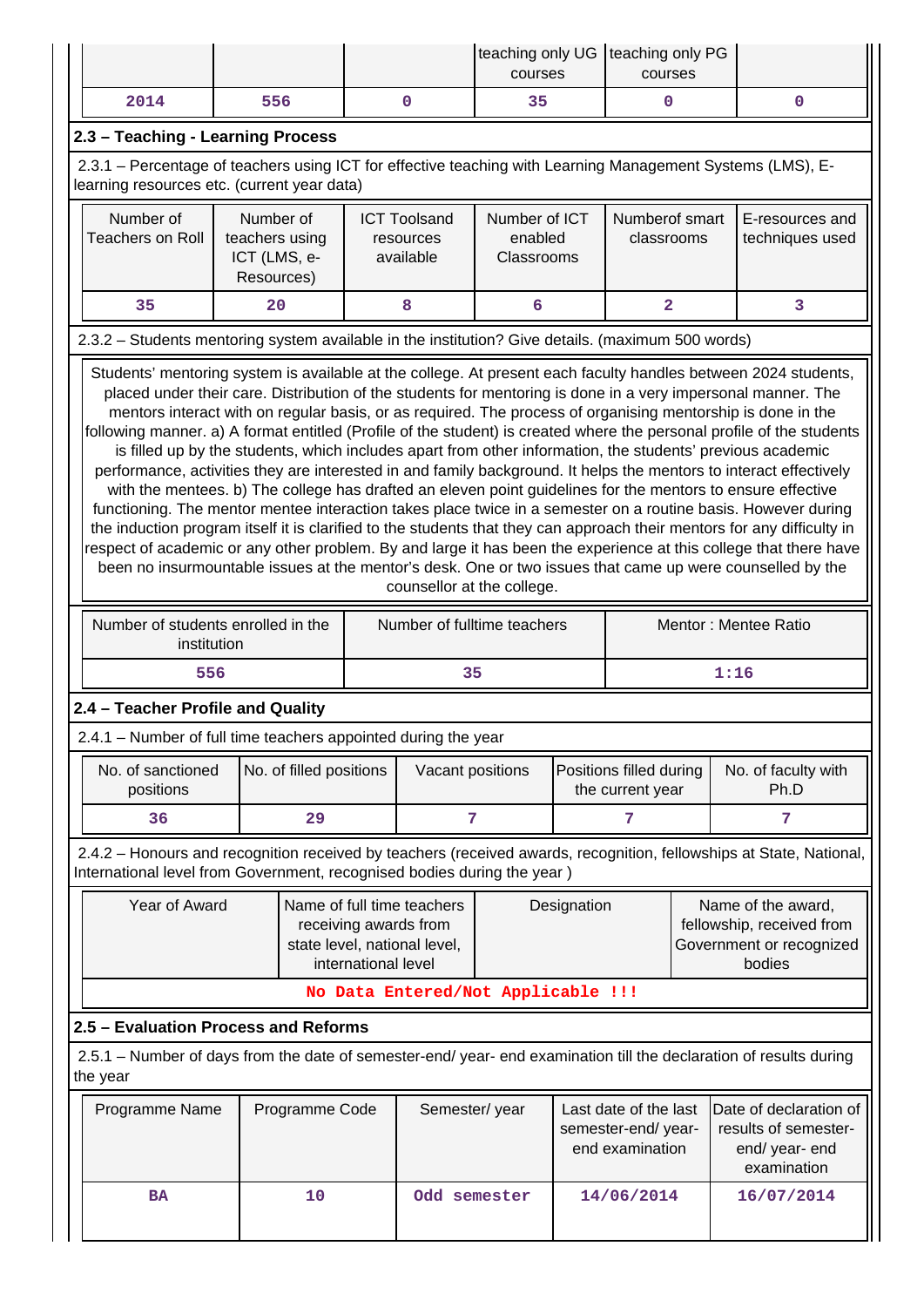| <b>BSC</b>  | 11      | Odd semester  | 14/06/2014 | 16/07/2014 |  |  |  |
|-------------|---------|---------------|------------|------------|--|--|--|
| <b>BCom</b> | 12      | Odd semester  | 14/06/2014 | 16/07/2014 |  |  |  |
| <b>BA</b>   | 10      | Even semester | 19/06/2015 | 28/07/2015 |  |  |  |
| <b>BSC</b>  | 11      | Even semester | 19/06/2015 | 28/07/2015 |  |  |  |
| <b>BCom</b> | $12 \,$ | Even semester | 19/06/2015 | 28/07/2015 |  |  |  |
| View File   |         |               |            |            |  |  |  |

2.5.2 – Reforms initiated on Continuous Internal Evaluation(CIE) system at the institutional level (250 words)

 **The schedule is decided by the internal assessment committee during the faculty meeting in an open house with the Principal as Chairperson, faculty and the members of the committee for conducting the internal assessment. Suggestions from the faculty are taken into consideration and a schedule is planned by the committee and is displayed on the faculty and student's notice board so that the students are aware of their assessment dates well in advance. Besides this,**

**the individual teacher makes it a point to announce the schedule in the classroom. The syllabus for the assessment is displayed on the departmental notice boards in advance for the convenience of the students. The assessment is carried out in the periods assigned by the timetable committee in collaboration with the internal assessment to each department. While assigning the test period on the time table to each department, the timetable committee makes it a point to see that there is no overlapping of test periods between the different departments. Proper mechanism is adopted for rescheduling of the test dates in case of any public holiday or due to any unavoidable circumstances, in consultation with the Principal, department and the committee for internal assessment. It is done well in advance and communicated timely to the students. Following the above mentioned measures, the college tries to strictly adhere to the examination schedule.**

 2.5.3 – Academic calendar prepared and adhered for conduct of Examination and other related matters (250 words)

 **Academic calendar is prepared and adhered to, for the conduct of all examinations at this college. The calendar also contains other related matters pertaining to examination like commencement of semester classes, bridge courses, issue of blue books, selection of assignment topics etc. The dates of reexamination also included. This calendar is displayed at notice boards placed at the college. A copy of the calendar of events for examinations for the year 201415 is uploaded.**

#### **2.6 – Student Performance and Learning Outcomes**

 2.6.1 – Program outcomes, program specific outcomes and course outcomes for all programs offered by the institution are stated and displayed in website of the institution (to provide the weblink)

## **No Data Entered/Not Applicable !!!**

2.6.2 – Pass percentage of students

| Programme<br>Code | Programme<br>Name | Programme<br>Specialization | Number of<br>students<br>appeared in the<br>final year<br>examination | Number of<br>students passed<br>in final year<br>examination | Pass Percentage |
|-------------------|-------------------|-----------------------------|-----------------------------------------------------------------------|--------------------------------------------------------------|-----------------|
| 10                | <b>BA</b>         | Arts                        | 114                                                                   | 106                                                          | 92.98           |
| 11                | <b>BSC</b>        | Science                     | 98                                                                    | 64                                                           | 65.31           |
| 12                | <b>BCom</b>       | Commerce                    | 62                                                                    | 62                                                           | 100             |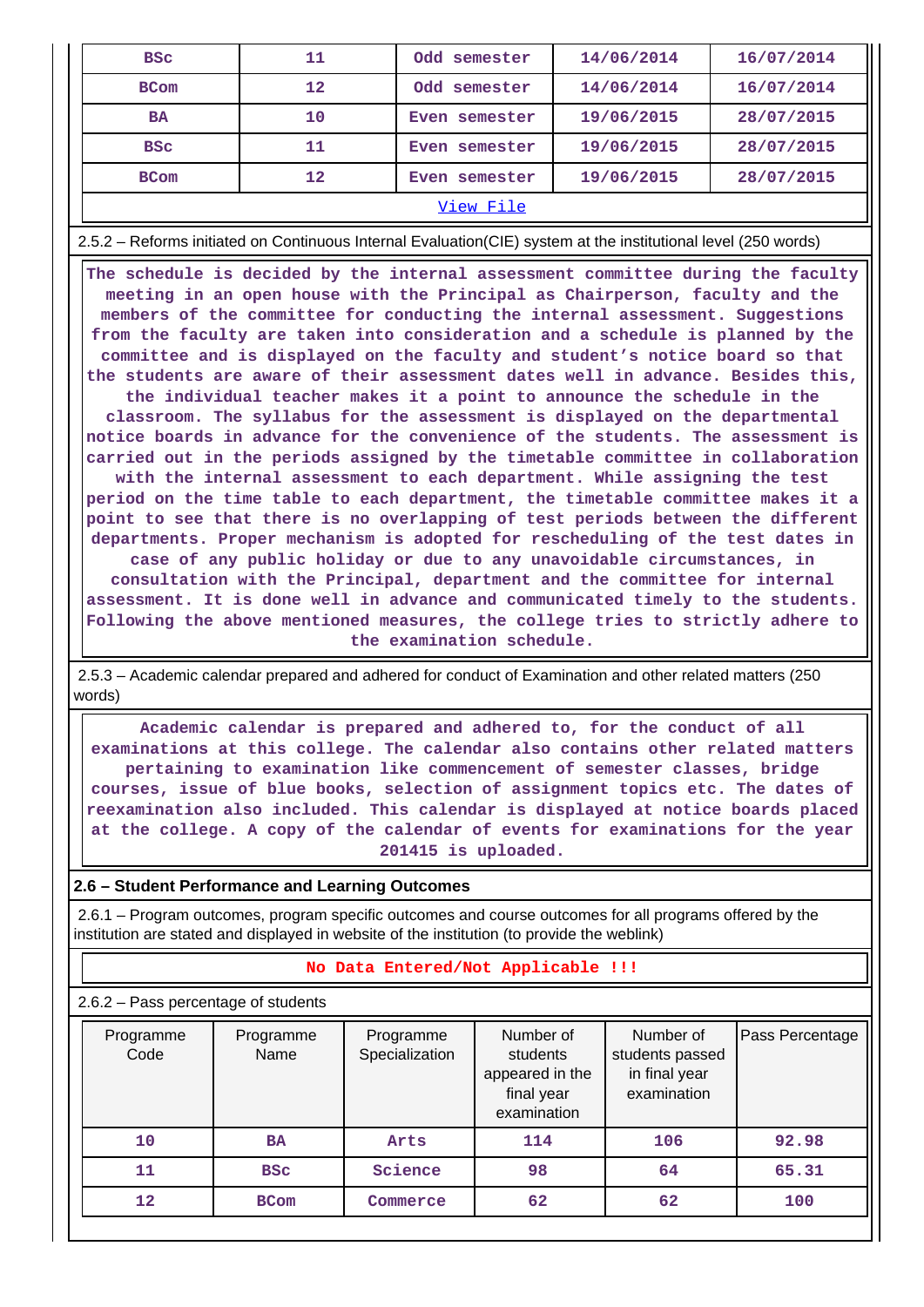| 2.7 - Student Satisfaction Survey                                                                                                                                         |                                                                                                        |            |                               |                                    |   |                           |  |                                    |
|---------------------------------------------------------------------------------------------------------------------------------------------------------------------------|--------------------------------------------------------------------------------------------------------|------------|-------------------------------|------------------------------------|---|---------------------------|--|------------------------------------|
| 2.7.1 - Student Satisfaction Survey (SSS) on overall institutional performance (Institution may design the<br>questionnaire) (results and details be provided as weblink) |                                                                                                        |            |                               |                                    |   |                           |  |                                    |
| No Data Entered/Not Applicable !!!                                                                                                                                        |                                                                                                        |            |                               |                                    |   |                           |  |                                    |
| <b>CRITERION III - RESEARCH, INNOVATIONS AND EXTENSION</b>                                                                                                                |                                                                                                        |            |                               |                                    |   |                           |  |                                    |
| 3.1 - Resource Mobilization for Research                                                                                                                                  |                                                                                                        |            |                               |                                    |   |                           |  |                                    |
|                                                                                                                                                                           | 3.1.1 - Research funds sanctioned and received from various agencies, industry and other organisations |            |                               |                                    |   |                           |  |                                    |
| Nature of the Project                                                                                                                                                     | Duration                                                                                               |            | Name of the funding<br>agency |                                    |   | Total grant<br>sanctioned |  | Amount received<br>during the year |
| Minor Projects                                                                                                                                                            | $\overline{a}$                                                                                         |            | <b>UGC</b>                    |                                    |   | 162500                    |  | 162500                             |
|                                                                                                                                                                           |                                                                                                        |            |                               | No file uploaded.                  |   |                           |  |                                    |
| 3.2 - Innovation Ecosystem                                                                                                                                                |                                                                                                        |            |                               |                                    |   |                           |  |                                    |
| 3.2.1 - Workshops/Seminars Conducted on Intellectual Property Rights (IPR) and Industry-Academia Innovative<br>practices during the year                                  |                                                                                                        |            |                               |                                    |   |                           |  |                                    |
| Title of workshop/seminar                                                                                                                                                 |                                                                                                        |            | Name of the Dept.             |                                    |   |                           |  | Date                               |
|                                                                                                                                                                           |                                                                                                        |            |                               | No Data Entered/Not Applicable !!! |   |                           |  |                                    |
| 3.2.2 - Awards for Innovation won by Institution/Teachers/Research scholars/Students during the year                                                                      |                                                                                                        |            |                               |                                    |   |                           |  |                                    |
| Name of Awardee<br>Date of award<br>Title of the innovation<br>Awarding Agency<br>Category                                                                                |                                                                                                        |            |                               |                                    |   |                           |  |                                    |
| No Data Entered/Not Applicable !!!                                                                                                                                        |                                                                                                        |            |                               |                                    |   |                           |  |                                    |
| 3.2.3 – No. of Incubation centre created, start-ups incubated on campus during the year                                                                                   |                                                                                                        |            |                               |                                    |   |                           |  |                                    |
| Incubation<br>Sponsered By<br>Name                                                                                                                                        |                                                                                                        |            |                               |                                    |   |                           |  |                                    |
| Center                                                                                                                                                                    |                                                                                                        |            |                               | Name of the<br>Start-up            |   | Nature of Start-<br>up    |  | Date of<br>Commencement            |
|                                                                                                                                                                           |                                                                                                        |            |                               | No Data Entered/Not Applicable !!! |   |                           |  |                                    |
| 3.3 - Research Publications and Awards                                                                                                                                    |                                                                                                        |            |                               |                                    |   |                           |  |                                    |
| 3.3.1 - Incentive to the teachers who receive recognition/awards                                                                                                          |                                                                                                        |            |                               |                                    |   |                           |  |                                    |
| <b>State</b>                                                                                                                                                              |                                                                                                        |            | National                      |                                    |   |                           |  | International                      |
|                                                                                                                                                                           |                                                                                                        |            |                               | No Data Entered/Not Applicable !!! |   |                           |  |                                    |
| 3.3.2 - Ph. Ds awarded during the year (applicable for PG College, Research Center)                                                                                       |                                                                                                        |            |                               |                                    |   |                           |  |                                    |
|                                                                                                                                                                           | Name of the Department                                                                                 |            |                               |                                    |   | Number of PhD's Awarded   |  |                                    |
|                                                                                                                                                                           |                                                                                                        |            |                               | No Data Entered/Not Applicable !!! |   |                           |  |                                    |
| 3.3.3 - Research Publications in the Journals notified on UGC website during the year                                                                                     |                                                                                                        |            |                               |                                    |   |                           |  |                                    |
| <b>Type</b>                                                                                                                                                               |                                                                                                        | Department |                               | Number of Publication              |   |                           |  | Average Impact Factor (if<br>any)  |
| National                                                                                                                                                                  |                                                                                                        | Sanskrit   |                               |                                    | 3 |                           |  | 1                                  |
| 3.3.4 - Books and Chapters in edited Volumes / Books published, and papers in National/International Conference<br>Proceedings per Teacher during the year                |                                                                                                        |            |                               |                                    |   |                           |  |                                    |
|                                                                                                                                                                           | Department                                                                                             |            |                               |                                    |   | Number of Publication     |  |                                    |
|                                                                                                                                                                           | Urdu                                                                                                   |            |                               |                                    |   | 1                         |  |                                    |
|                                                                                                                                                                           | Sanskrit                                                                                               |            |                               |                                    |   | 1                         |  |                                    |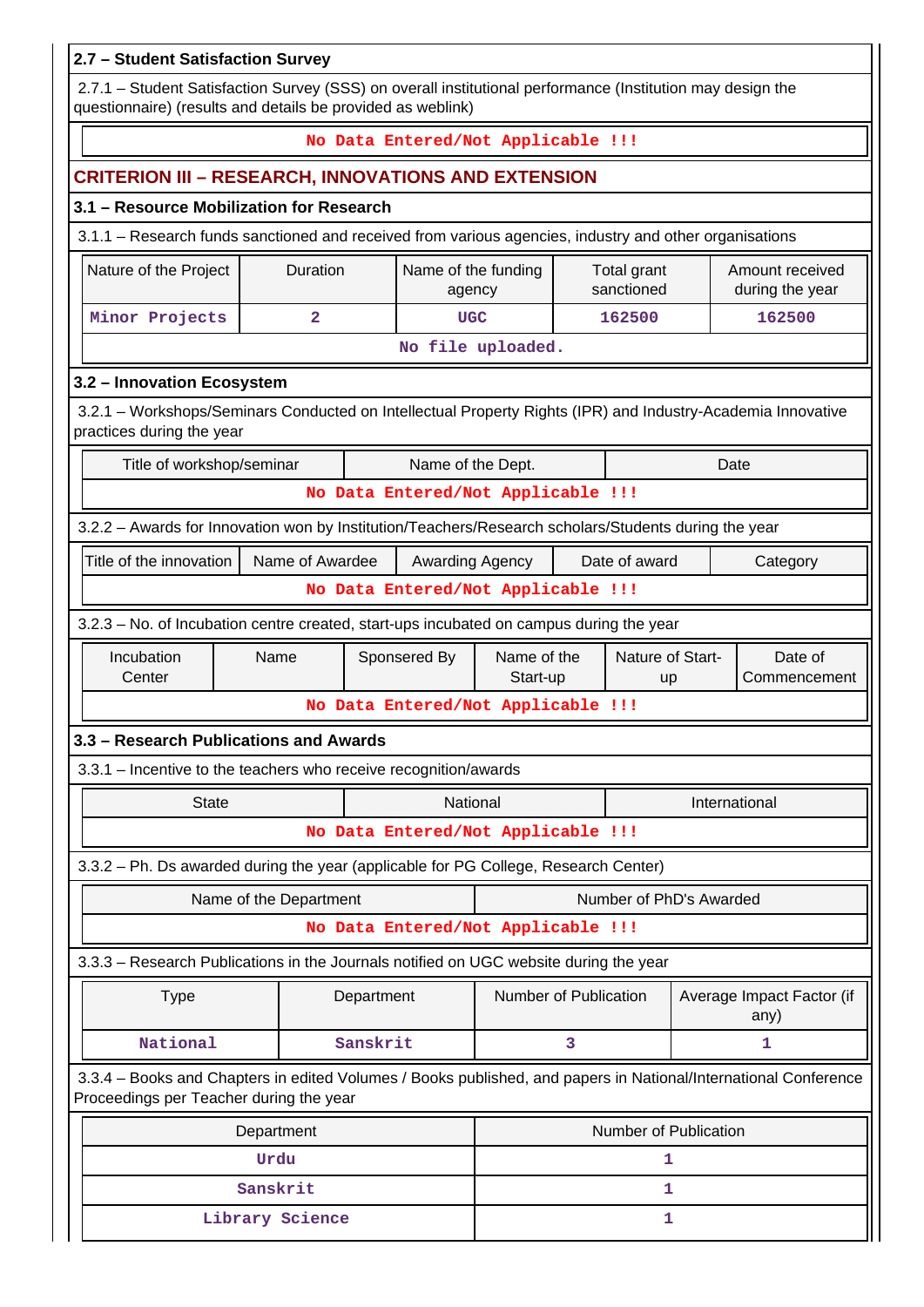|                                                                                                                                                                                                                    |                                                                                                                                                                       | History           |                                                 |                        | 1                                                                |                                                          |                                                                    |                                                                    |                                                      |  |
|--------------------------------------------------------------------------------------------------------------------------------------------------------------------------------------------------------------------|-----------------------------------------------------------------------------------------------------------------------------------------------------------------------|-------------------|-------------------------------------------------|------------------------|------------------------------------------------------------------|----------------------------------------------------------|--------------------------------------------------------------------|--------------------------------------------------------------------|------------------------------------------------------|--|
|                                                                                                                                                                                                                    |                                                                                                                                                                       |                   |                                                 |                        | View File                                                        |                                                          |                                                                    |                                                                    |                                                      |  |
|                                                                                                                                                                                                                    | 3.3.5 – Bibliometrics of the publications during the last Academic year based on average citation index in Scopus/<br>Web of Science or PubMed/ Indian Citation Index |                   |                                                 |                        |                                                                  |                                                          |                                                                    |                                                                    |                                                      |  |
| Title of the<br>Paper                                                                                                                                                                                              |                                                                                                                                                                       | Name of<br>Author | Title of journal                                |                        | Year of<br>publication                                           | <b>Citation Index</b>                                    | Institutional<br>affiliation as<br>mentioned in<br>the publication |                                                                    | Number of<br>citations<br>excluding self<br>citation |  |
|                                                                                                                                                                                                                    |                                                                                                                                                                       |                   |                                                 |                        |                                                                  | No Data Entered/Not Applicable !!!                       |                                                                    |                                                                    |                                                      |  |
|                                                                                                                                                                                                                    |                                                                                                                                                                       |                   |                                                 | No file uploaded.      |                                                                  |                                                          |                                                                    |                                                                    |                                                      |  |
| 3.3.6 - h-Index of the Institutional Publications during the year. (based on Scopus/ Web of science)                                                                                                               |                                                                                                                                                                       |                   |                                                 |                        |                                                                  |                                                          |                                                                    |                                                                    |                                                      |  |
| Title of the<br>Paper                                                                                                                                                                                              | Name of<br>Title of journal<br>Author                                                                                                                                 |                   |                                                 | Year of<br>publication | h-index                                                          | Number of<br>citations<br>excluding self<br>citation     |                                                                    | Institutional<br>affiliation as<br>mentioned in<br>the publication |                                                      |  |
|                                                                                                                                                                                                                    |                                                                                                                                                                       |                   |                                                 |                        |                                                                  | No Data Entered/Not Applicable !!!                       |                                                                    |                                                                    |                                                      |  |
|                                                                                                                                                                                                                    |                                                                                                                                                                       |                   |                                                 | No file uploaded.      |                                                                  |                                                          |                                                                    |                                                                    |                                                      |  |
| 3.3.7 - Faculty participation in Seminars/Conferences and Symposia during the year:                                                                                                                                |                                                                                                                                                                       |                   |                                                 |                        |                                                                  |                                                          |                                                                    |                                                                    |                                                      |  |
| Number of Faculty                                                                                                                                                                                                  |                                                                                                                                                                       |                   | International                                   |                        | National<br><b>State</b>                                         |                                                          |                                                                    |                                                                    | Local                                                |  |
|                                                                                                                                                                                                                    | Attended/Semina<br>5<br>rs/Workshops                                                                                                                                  |                   | 11                                              |                        | 7                                                                |                                                          |                                                                    | $\mathbf 0$                                                        |                                                      |  |
| Presented<br>papers                                                                                                                                                                                                |                                                                                                                                                                       |                   | $\overline{\mathbf{4}}$                         | 8                      |                                                                  | $\overline{\mathbf{4}}$                                  |                                                                    |                                                                    | $\Omega$                                             |  |
|                                                                                                                                                                                                                    | 3.4 - Extension Activities                                                                                                                                            |                   |                                                 |                        |                                                                  |                                                          |                                                                    |                                                                    |                                                      |  |
| 3.4.1 – Number of extension and outreach programmes conducted in collaboration with industry, community and<br>Non- Government Organisations through NSS/NCC/Red cross/Youth Red Cross (YRC) etc., during the year |                                                                                                                                                                       |                   |                                                 |                        |                                                                  |                                                          |                                                                    |                                                                    |                                                      |  |
| Title of the activities                                                                                                                                                                                            |                                                                                                                                                                       |                   | Organising unit/agency/<br>collaborating agency |                        |                                                                  | Number of teachers<br>participated in such<br>activities |                                                                    | Number of students<br>participated in such<br>activities           |                                                      |  |
| Blood Donation Camp Dept. of Sociology,                                                                                                                                                                            |                                                                                                                                                                       |                   | <b>NSS Lions Group</b>                          |                        |                                                                  | 10                                                       |                                                                    |                                                                    | 80                                                   |  |
| Social Service                                                                                                                                                                                                     |                                                                                                                                                                       |                   | Dept. of Sociology,<br><b>NSS Red Cross</b>     |                        |                                                                  | 6                                                        |                                                                    |                                                                    | 100                                                  |  |
| Rally on Gender<br><b>Issues</b>                                                                                                                                                                                   |                                                                                                                                                                       |                   | Dept. of Sociology,<br>NSS Home Science         |                        |                                                                  | 20                                                       |                                                                    |                                                                    | 450                                                  |  |
| Visit to Monuments                                                                                                                                                                                                 |                                                                                                                                                                       |                   | Dept. of History                                |                        |                                                                  | $\overline{\mathbf{2}}$                                  |                                                                    |                                                                    | 80                                                   |  |
|                                                                                                                                                                                                                    | Health and Hygiene<br>Dept. of Sociology,<br>NSS Home Science<br><b>Red Cross</b>                                                                                     |                   |                                                 |                        |                                                                  | 7                                                        |                                                                    | 100                                                                |                                                      |  |
|                                                                                                                                                                                                                    |                                                                                                                                                                       |                   |                                                 |                        | View File                                                        |                                                          |                                                                    |                                                                    |                                                      |  |
| 3.4.2 - Awards and recognition received for extension activities from Government and other recognized bodies<br>during the year                                                                                    |                                                                                                                                                                       |                   |                                                 |                        |                                                                  |                                                          |                                                                    |                                                                    |                                                      |  |
| Name of the activity                                                                                                                                                                                               |                                                                                                                                                                       |                   | Award/Recognition                               |                        | Number of students<br><b>Awarding Bodies</b><br><b>Benefited</b> |                                                          |                                                                    |                                                                    |                                                      |  |
|                                                                                                                                                                                                                    |                                                                                                                                                                       |                   |                                                 |                        |                                                                  | No Data Entered/Not Applicable !!!                       |                                                                    |                                                                    |                                                      |  |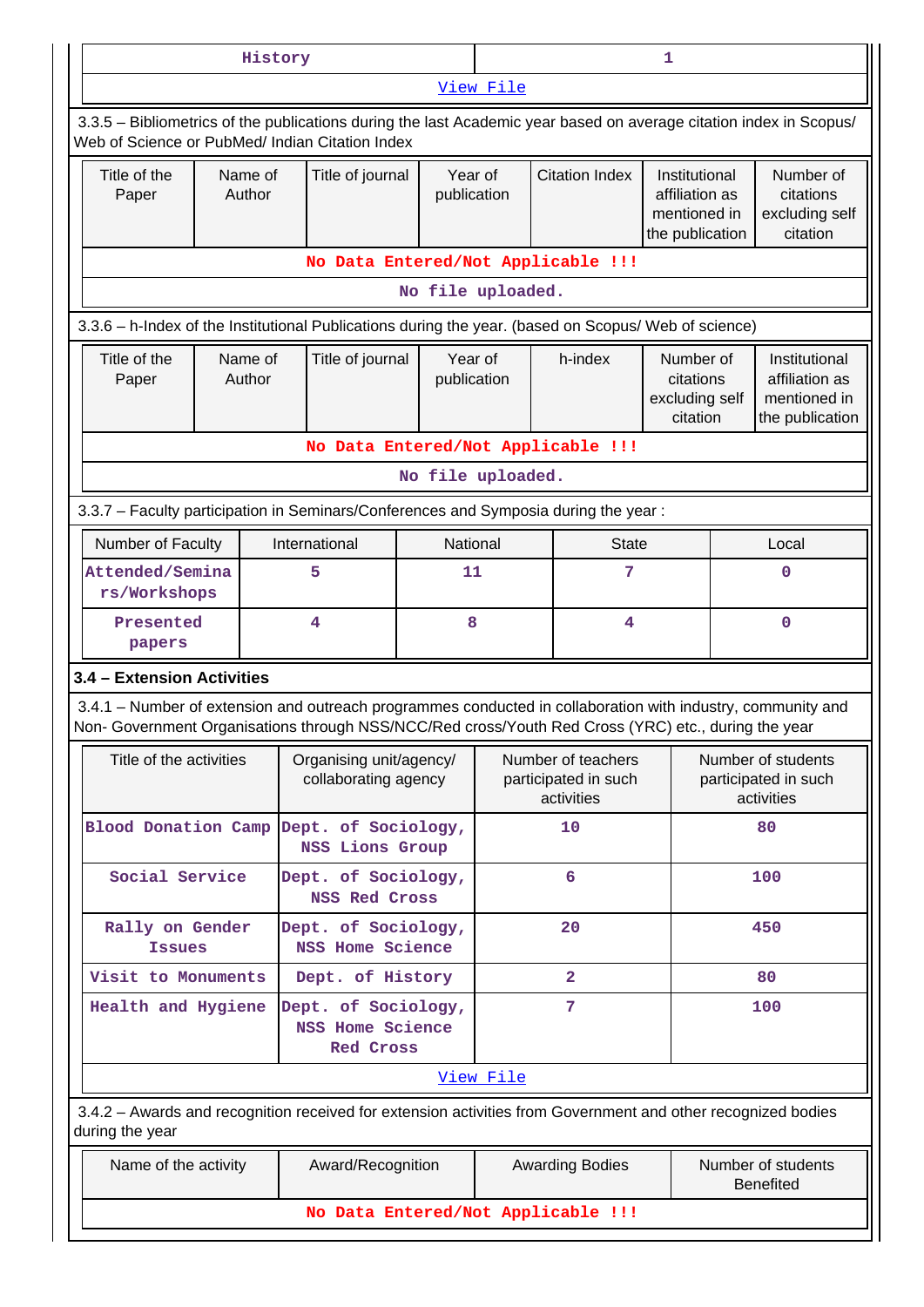| 3.4.3 - Students participating in extension activities with Government Organisations, Non-Government<br>Organisations and programmes such as Swachh Bharat, Aids Awareness, Gender Issue, etc. during the year |                                                                                                                                                          |                                                        |             |                                                                                                   |                                |                    |                                                         |  |                                                           |
|----------------------------------------------------------------------------------------------------------------------------------------------------------------------------------------------------------------|----------------------------------------------------------------------------------------------------------------------------------------------------------|--------------------------------------------------------|-------------|---------------------------------------------------------------------------------------------------|--------------------------------|--------------------|---------------------------------------------------------|--|-----------------------------------------------------------|
| Name of the scheme                                                                                                                                                                                             |                                                                                                                                                          | Organising unit/Agen<br>cy/collaborating<br>agency     |             | Name of the activity                                                                              |                                |                    | Number of teachers<br>participated in such<br>activites |  | Number of students<br>participated in such<br>activites   |
| <b>Blood Donation</b><br>Camp                                                                                                                                                                                  |                                                                                                                                                          | Dept of<br>Sociology, NSS<br>and Lions Group           |             | <b>Blood Donation</b>                                                                             |                                |                    | 10                                                      |  | 80                                                        |
| Rally on Gender<br><b>Issue</b>                                                                                                                                                                                |                                                                                                                                                          | Dept of<br>Sociology,<br>HomeScience and<br><b>NSS</b> |             | Gender Issue                                                                                      |                                | 26                 |                                                         |  | 450                                                       |
| Green India                                                                                                                                                                                                    |                                                                                                                                                          | Dept of<br>Geography                                   |             | Plantation                                                                                        |                                |                    | $\overline{2}$                                          |  | 100                                                       |
| 3.5 - Collaborations                                                                                                                                                                                           |                                                                                                                                                          |                                                        |             |                                                                                                   |                                |                    |                                                         |  |                                                           |
| 3.5.1 – Number of Collaborative activities for research, faculty exchange, student exchange during the year                                                                                                    |                                                                                                                                                          |                                                        |             |                                                                                                   |                                |                    |                                                         |  |                                                           |
| Nature of activity                                                                                                                                                                                             |                                                                                                                                                          |                                                        | Participant |                                                                                                   | Source of financial support    |                    |                                                         |  | Duration                                                  |
|                                                                                                                                                                                                                |                                                                                                                                                          |                                                        |             | No Data Entered/Not Applicable !!!                                                                |                                |                    |                                                         |  |                                                           |
|                                                                                                                                                                                                                | 3.5.2 - Linkages with institutions/industries for internship, on-the- job training, project work, sharing of research<br>facilities etc. during the year |                                                        |             |                                                                                                   |                                |                    |                                                         |  |                                                           |
| Nature of linkage                                                                                                                                                                                              | Title of the<br>linkage                                                                                                                                  |                                                        |             | Name of the<br>partnering<br>institution/<br>industry<br>/research lab<br>with contact<br>details | <b>Duration From</b>           |                    | <b>Duration To</b>                                      |  | Participant                                               |
|                                                                                                                                                                                                                |                                                                                                                                                          |                                                        |             | No Data Entered/Not Applicable !!!                                                                |                                |                    |                                                         |  |                                                           |
|                                                                                                                                                                                                                |                                                                                                                                                          |                                                        |             |                                                                                                   | No file uploaded.              |                    |                                                         |  |                                                           |
| 3.5.3 – MoUs signed with institutions of national, international importance, other universities, industries, corporate<br>houses etc. during the year                                                          |                                                                                                                                                          |                                                        |             |                                                                                                   |                                |                    |                                                         |  |                                                           |
| Organisation                                                                                                                                                                                                   |                                                                                                                                                          |                                                        |             | Date of MoU signed                                                                                |                                | Purpose/Activities |                                                         |  | Number of<br>students/teachers<br>participated under MoUs |
|                                                                                                                                                                                                                |                                                                                                                                                          |                                                        |             | No Data Entered/Not Applicable !!!                                                                |                                |                    |                                                         |  |                                                           |
|                                                                                                                                                                                                                |                                                                                                                                                          |                                                        |             |                                                                                                   | No file uploaded.              |                    |                                                         |  |                                                           |
| <b>CRITERION IV - INFRASTRUCTURE AND LEARNING RESOURCES</b>                                                                                                                                                    |                                                                                                                                                          |                                                        |             |                                                                                                   |                                |                    |                                                         |  |                                                           |
| 4.1 - Physical Facilities                                                                                                                                                                                      |                                                                                                                                                          |                                                        |             |                                                                                                   |                                |                    |                                                         |  |                                                           |
| 4.1.1 - Budget allocation, excluding salary for infrastructure augmentation during the year                                                                                                                    |                                                                                                                                                          |                                                        |             |                                                                                                   |                                |                    |                                                         |  |                                                           |
| Budget allocated for infrastructure augmentation                                                                                                                                                               |                                                                                                                                                          |                                                        |             |                                                                                                   |                                |                    |                                                         |  | Budget utilized for infrastructure development            |
|                                                                                                                                                                                                                | 1.5                                                                                                                                                      |                                                        |             |                                                                                                   |                                |                    | 1.8                                                     |  |                                                           |
| 4.1.2 - Details of augmentation in infrastructure facilities during the year                                                                                                                                   |                                                                                                                                                          |                                                        |             |                                                                                                   |                                |                    |                                                         |  |                                                           |
|                                                                                                                                                                                                                | <b>Facilities</b>                                                                                                                                        |                                                        |             |                                                                                                   | <b>Existing or Newly Added</b> |                    |                                                         |  |                                                           |
|                                                                                                                                                                                                                |                                                                                                                                                          | Campus Area                                            |             |                                                                                                   |                                |                    | Existing                                                |  |                                                           |
|                                                                                                                                                                                                                |                                                                                                                                                          | Class rooms                                            |             |                                                                                                   | Existing                       |                    |                                                         |  |                                                           |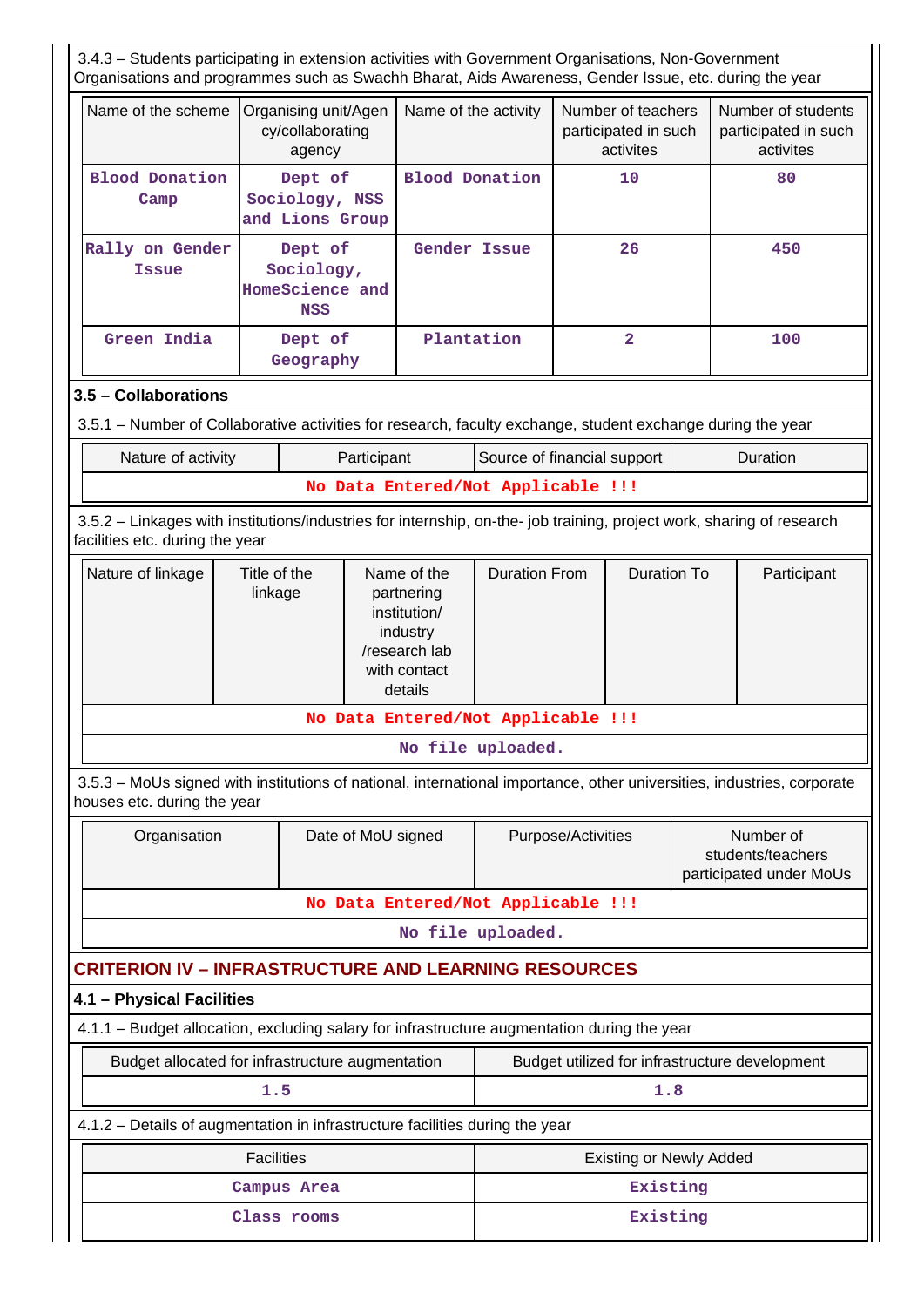|                                                                                                                                                                                                                                                                          |                                                                            |                 |  | Classrooms with LCD facilities                                   |               | Existing                                                                                                    |                                                     |                    |                    |                                              |               |  |
|--------------------------------------------------------------------------------------------------------------------------------------------------------------------------------------------------------------------------------------------------------------------------|----------------------------------------------------------------------------|-----------------|--|------------------------------------------------------------------|---------------|-------------------------------------------------------------------------------------------------------------|-----------------------------------------------------|--------------------|--------------------|----------------------------------------------|---------------|--|
|                                                                                                                                                                                                                                                                          |                                                                            |                 |  |                                                                  |               |                                                                                                             |                                                     |                    |                    |                                              |               |  |
| 4.2 - Library as a Learning Resource                                                                                                                                                                                                                                     |                                                                            |                 |  |                                                                  |               |                                                                                                             |                                                     |                    |                    |                                              |               |  |
|                                                                                                                                                                                                                                                                          | 4.2.1 - Library is automated {Integrated Library Management System (ILMS)} |                 |  |                                                                  |               |                                                                                                             |                                                     |                    |                    |                                              |               |  |
|                                                                                                                                                                                                                                                                          | Name of the ILMS<br>software                                               |                 |  | Nature of automation (fully<br>or patially)                      |               |                                                                                                             | Version                                             |                    | Year of automation |                                              |               |  |
|                                                                                                                                                                                                                                                                          | 0 <sub>0</sub>                                                             |                 |  | Partially                                                        |               |                                                                                                             | 0 <sup>0</sup>                                      |                    |                    | 2014                                         |               |  |
| 4.2.2 - Library Services                                                                                                                                                                                                                                                 |                                                                            |                 |  |                                                                  |               |                                                                                                             |                                                     |                    |                    |                                              |               |  |
| Library<br>Service Type                                                                                                                                                                                                                                                  |                                                                            | Existing        |  |                                                                  |               | Newly Added                                                                                                 |                                                     |                    |                    | Total                                        |               |  |
| <b>Text Books</b>                                                                                                                                                                                                                                                        |                                                                            | 8879            |  | 7494409                                                          | 960           |                                                                                                             | 159438                                              |                    | 9839               |                                              | 7653847       |  |
|                                                                                                                                                                                                                                                                          |                                                                            |                 |  |                                                                  |               | View File                                                                                                   |                                                     |                    |                    |                                              |               |  |
| 4.2.3 – E-content developed by teachers such as: e-PG- Pathshala, CEC (under e-PG- Pathshala CEC (Under<br>Graduate) SWAYAM other MOOCs platform NPTEL/NMEICT/any other Government initiatives & institutional<br>(Learning Management System (LMS) etc                  |                                                                            |                 |  |                                                                  |               |                                                                                                             |                                                     |                    |                    |                                              |               |  |
|                                                                                                                                                                                                                                                                          | Name of the Teacher                                                        |                 |  | Name of the Module                                               |               |                                                                                                             | Platformon which module<br>is developed             |                    |                    | Date of launching e-<br>content              |               |  |
|                                                                                                                                                                                                                                                                          |                                                                            |                 |  |                                                                  |               |                                                                                                             | No Data Entered/Not Applicable !!!                  |                    |                    |                                              |               |  |
| 4.3 - IT Infrastructure                                                                                                                                                                                                                                                  |                                                                            |                 |  |                                                                  |               |                                                                                                             |                                                     |                    |                    |                                              |               |  |
|                                                                                                                                                                                                                                                                          | 4.3.1 - Technology Upgradation (overall)                                   |                 |  |                                                                  |               |                                                                                                             |                                                     |                    |                    |                                              |               |  |
| <b>Type</b>                                                                                                                                                                                                                                                              | <b>Total Co</b><br>mputers                                                 | Computer<br>Lab |  | Internet<br><b>Browsing</b><br>centers                           |               | Computer<br>Centers                                                                                         | Office                                              | Departme<br>nts    |                    | Available<br><b>Bandwidt</b><br>h<br>(MGBPS) | <b>Others</b> |  |
| Existin<br>g                                                                                                                                                                                                                                                             | 49                                                                         | 20              |  | $\overline{2}$                                                   | 0             | $\mathbf 0$                                                                                                 | $\overline{a}$                                      | $\overline{a}$     |                    | $\overline{a}$                               | $\mathbf 0$   |  |
| Added                                                                                                                                                                                                                                                                    | 16                                                                         | 0               |  | 0                                                                | 0             | 0                                                                                                           | 0                                                   | 0                  |                    | 0                                            | 0             |  |
| Total                                                                                                                                                                                                                                                                    | 65                                                                         | 20              |  | $\mathbf{2}$                                                     | 0             | 0                                                                                                           | $\overline{2}$                                      | 2                  |                    | $\overline{\mathbf{2}}$                      | 0             |  |
| 4.3.2 - Bandwidth available of internet connection in the Institution (Leased line)                                                                                                                                                                                      |                                                                            |                 |  |                                                                  |               |                                                                                                             |                                                     |                    |                    |                                              |               |  |
|                                                                                                                                                                                                                                                                          |                                                                            |                 |  |                                                                  | 15 MBPS/ GBPS |                                                                                                             |                                                     |                    |                    |                                              |               |  |
| 4.3.3 - Facility for e-content                                                                                                                                                                                                                                           |                                                                            |                 |  |                                                                  |               |                                                                                                             |                                                     |                    |                    |                                              |               |  |
|                                                                                                                                                                                                                                                                          |                                                                            |                 |  | Name of the e-content development facility                       |               |                                                                                                             | Provide the link of the videos and media centre and | recording facility |                    |                                              |               |  |
|                                                                                                                                                                                                                                                                          |                                                                            |                 |  |                                                                  |               |                                                                                                             | No Data Entered/Not Applicable !!!                  |                    |                    |                                              |               |  |
| 4.4 - Maintenance of Campus Infrastructure                                                                                                                                                                                                                               |                                                                            |                 |  |                                                                  |               |                                                                                                             |                                                     |                    |                    |                                              |               |  |
| 4.4.1 - Expenditure incurred on maintenance of physical facilities and academic support facilities, excluding salary<br>component, during the year                                                                                                                       |                                                                            |                 |  |                                                                  |               |                                                                                                             |                                                     |                    |                    |                                              |               |  |
|                                                                                                                                                                                                                                                                          | Assigned Budget on<br>academic facilities                                  |                 |  | Expenditure incurred on<br>maintenance of academic<br>facilities |               | Assigned budget on<br>Expenditure incurredon<br>physical facilities<br>maintenance of physical<br>facilites |                                                     |                    |                    |                                              |               |  |
|                                                                                                                                                                                                                                                                          | $\overline{\mathbf{2}}$                                                    |                 |  | 1.47                                                             |               |                                                                                                             | 2.5                                                 |                    |                    | 1.32                                         |               |  |
| 4.4.2 – Procedures and policies for maintaining and utilizing physical, academic and support facilities - laboratory,<br>library, sports complex, computers, classrooms etc. (maximum 500 words) (information to be available in<br>institutional Website, provide link) |                                                                            |                 |  |                                                                  |               |                                                                                                             |                                                     |                    |                    |                                              |               |  |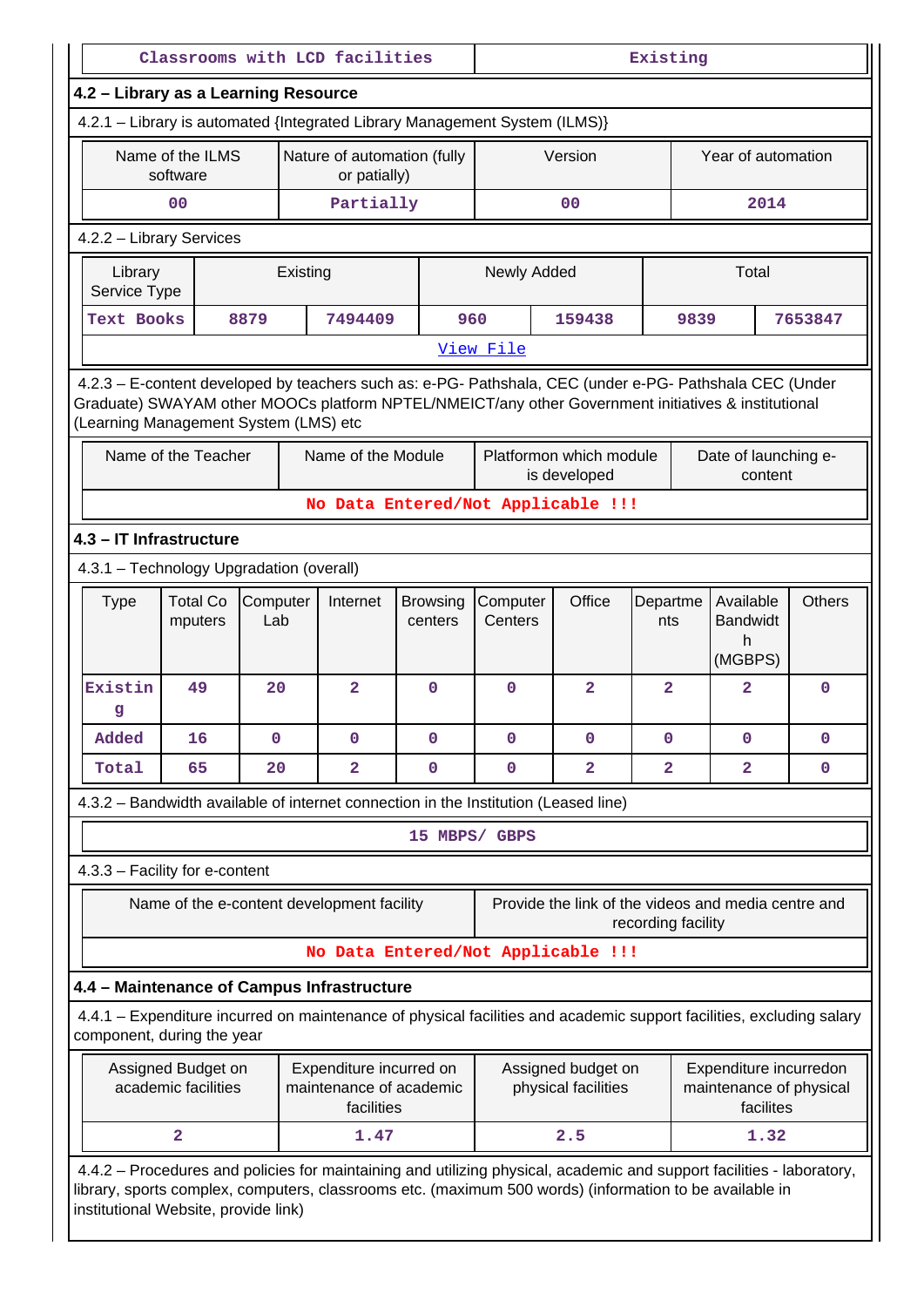**Draft policy The procedure for maintaining and utilization of physical, academic and support facilities This college has the following assets • Class rooms • Laboratories : Physics, Chemistry, Zoology, Botany, Geography, Psychology, Home Science, computer Science, Language Lab • Library and Information Centre. • Sports Facilities : Outdoor and Indoor. • Common Facilities • Hostel • Staff rooms This year the students strength is 496 and the strength of Art programme is104 Science programme is 178 and commerce programme is 55. This student strength entails having many class rooms for all programmes. The college has constituted a committee for monitoring the optimal utilization of Physical, Academic and Support facilities. This committee meets at least once in the beginning of the academic year to make a realistic evaluation between the available resources and strength of all students for a year. In some extraordinary circumstances like changed priorities of the students requirements owing to changes in the technological up gradation and career advancements, this committee will meet as per the needs. Unique to this college is having Science Research Laboratory and Instrumentation Centre. This centre provides means to undertake projects in Phyiscs, Chemistry, Zoology, Botany and Home Science. This facility is open to utilization by the needy faculty and the students from other institutions and university. The college also has support facilities like, College canteen, Hostel Indoor and Outdoor**

**games facilities. Optimum utility of these is vested with the committee with the concurrence of the principal.**

<http://arsi.secab.org/pdf/supporting/4.4.2%20policies.pdf>

# **CRITERION V – STUDENT SUPPORT AND PROGRESSION**

## **5.1 – Student Support**

5.1.1 – Scholarships and Financial Support

|           | Name/Title of the scheme           | Number of students | <b>Amount in Rupees</b> |  |  |  |  |  |
|-----------|------------------------------------|--------------------|-------------------------|--|--|--|--|--|
|           | No Data Entered/Not Applicable !!! |                    |                         |  |  |  |  |  |
| View File |                                    |                    |                         |  |  |  |  |  |

 5.1.2 – Number of capability enhancement and development schemes such as Soft skill development, Remedial coaching, Language lab, Bridge courses, Yoga, Meditation, Personal Counselling and Mentoring etc.,

| Name of the capability<br>enhancement scheme | Date of implemetation | Number of students<br>enrolled | Agencies involved |  |  |  |  |
|----------------------------------------------|-----------------------|--------------------------------|-------------------|--|--|--|--|
| No Data Entered/Not Applicable !!!           |                       |                                |                   |  |  |  |  |
| View File                                    |                       |                                |                   |  |  |  |  |

 5.1.3 – Students benefited by guidance for competitive examinations and career counselling offered by the institution during the year

| Year      | Name of the<br>scheme           | Number of<br>benefited<br>students for<br>competitive<br>examination | Number of<br>benefited<br>students by<br>career<br>counseling<br>activities | Number of<br>students who<br>have passedin<br>the comp. exam | Number of<br>studentsp placed |  |  |
|-----------|---------------------------------|----------------------------------------------------------------------|-----------------------------------------------------------------------------|--------------------------------------------------------------|-------------------------------|--|--|
| 2014      | Competitive<br>Exam<br>Workshop | 18                                                                   | 25                                                                          | 11                                                           | 6                             |  |  |
| View File |                                 |                                                                      |                                                                             |                                                              |                               |  |  |

 5.1.4 – Institutional mechanism for transparency, timely redressal of student grievances, Prevention of sexual harassment and ragging cases during the year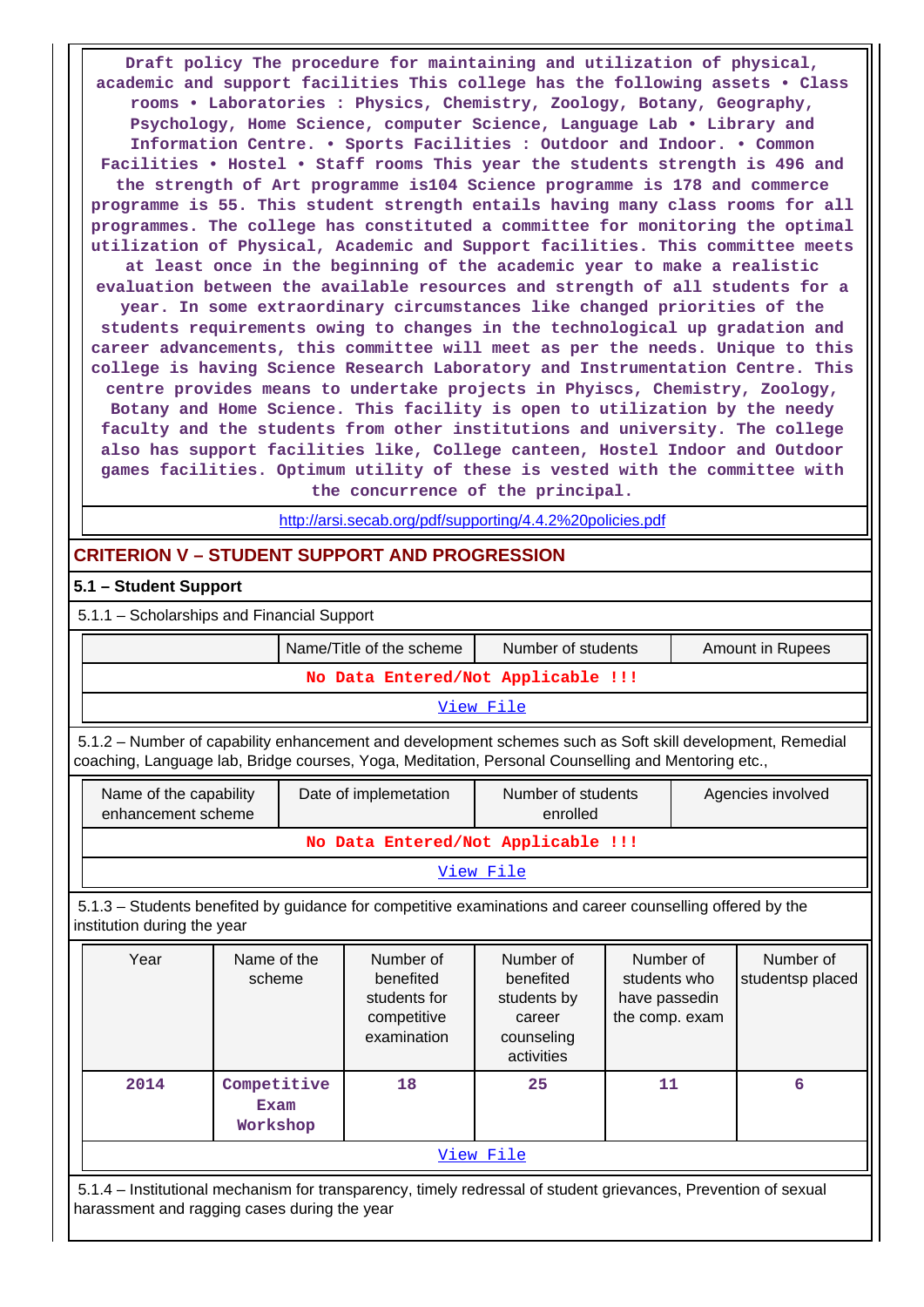|                                                                                                                                                                                        | Total grievances received                                                                                                                                  |                                    |                                                                                                             | Number of grievances redressed |                                     |  | Avg. number of days for grievance<br>redressal |                                                                                                                                                                                                                                                                                                                                                                                                                                                                                                                                                                                               |  |
|----------------------------------------------------------------------------------------------------------------------------------------------------------------------------------------|------------------------------------------------------------------------------------------------------------------------------------------------------------|------------------------------------|-------------------------------------------------------------------------------------------------------------|--------------------------------|-------------------------------------|--|------------------------------------------------|-----------------------------------------------------------------------------------------------------------------------------------------------------------------------------------------------------------------------------------------------------------------------------------------------------------------------------------------------------------------------------------------------------------------------------------------------------------------------------------------------------------------------------------------------------------------------------------------------|--|
|                                                                                                                                                                                        | 6                                                                                                                                                          |                                    | 5                                                                                                           |                                |                                     |  | 10                                             |                                                                                                                                                                                                                                                                                                                                                                                                                                                                                                                                                                                               |  |
| 5.2 - Student Progression                                                                                                                                                              |                                                                                                                                                            |                                    |                                                                                                             |                                |                                     |  |                                                |                                                                                                                                                                                                                                                                                                                                                                                                                                                                                                                                                                                               |  |
| 5.2.1 - Details of campus placement during the year                                                                                                                                    |                                                                                                                                                            |                                    |                                                                                                             |                                |                                     |  |                                                |                                                                                                                                                                                                                                                                                                                                                                                                                                                                                                                                                                                               |  |
|                                                                                                                                                                                        | On campus                                                                                                                                                  |                                    |                                                                                                             |                                |                                     |  | Off campus                                     |                                                                                                                                                                                                                                                                                                                                                                                                                                                                                                                                                                                               |  |
| Nameof<br>organizations<br>visited                                                                                                                                                     | Number of<br>students                                                                                                                                      |                                    | Number of<br>Number of<br>Nameof<br>stduents placed<br>organizations<br>students<br>visited<br>participated |                                |                                     |  | Number of<br>stduents placed                   |                                                                                                                                                                                                                                                                                                                                                                                                                                                                                                                                                                                               |  |
|                                                                                                                                                                                        | participated                                                                                                                                               | No Data Entered/Not Applicable !!! |                                                                                                             |                                |                                     |  |                                                |                                                                                                                                                                                                                                                                                                                                                                                                                                                                                                                                                                                               |  |
|                                                                                                                                                                                        |                                                                                                                                                            |                                    |                                                                                                             | View File                      |                                     |  |                                                |                                                                                                                                                                                                                                                                                                                                                                                                                                                                                                                                                                                               |  |
| 5.2.2 - Student progression to higher education in percentage during the year                                                                                                          |                                                                                                                                                            |                                    |                                                                                                             |                                |                                     |  |                                                |                                                                                                                                                                                                                                                                                                                                                                                                                                                                                                                                                                                               |  |
| Year                                                                                                                                                                                   | Number of                                                                                                                                                  |                                    |                                                                                                             |                                |                                     |  | Name of                                        | Name of                                                                                                                                                                                                                                                                                                                                                                                                                                                                                                                                                                                       |  |
|                                                                                                                                                                                        | students<br>enrolling into<br>higher education                                                                                                             | Programme<br>graduated from        |                                                                                                             |                                | Depratment<br>graduated from        |  | institution joined                             | programme<br>admitted to                                                                                                                                                                                                                                                                                                                                                                                                                                                                                                                                                                      |  |
|                                                                                                                                                                                        |                                                                                                                                                            | No Data Entered/Not Applicable !!! |                                                                                                             |                                |                                     |  |                                                |                                                                                                                                                                                                                                                                                                                                                                                                                                                                                                                                                                                               |  |
|                                                                                                                                                                                        |                                                                                                                                                            |                                    |                                                                                                             | View File                      |                                     |  |                                                |                                                                                                                                                                                                                                                                                                                                                                                                                                                                                                                                                                                               |  |
| 5.2.3 - Students qualifying in state/ national/ international level examinations during the year<br>(eg:NET/SET/SLET/GATE/GMAT/CAT/GRE/TOFEL/Civil Services/State Government Services) |                                                                                                                                                            |                                    |                                                                                                             |                                |                                     |  |                                                |                                                                                                                                                                                                                                                                                                                                                                                                                                                                                                                                                                                               |  |
|                                                                                                                                                                                        | Number of students selected/ qualifying<br>Items                                                                                                           |                                    |                                                                                                             |                                |                                     |  |                                                |                                                                                                                                                                                                                                                                                                                                                                                                                                                                                                                                                                                               |  |
|                                                                                                                                                                                        |                                                                                                                                                            | No Data Entered/Not Applicable !!! |                                                                                                             |                                |                                     |  |                                                |                                                                                                                                                                                                                                                                                                                                                                                                                                                                                                                                                                                               |  |
|                                                                                                                                                                                        |                                                                                                                                                            |                                    |                                                                                                             | No file uploaded.              |                                     |  |                                                |                                                                                                                                                                                                                                                                                                                                                                                                                                                                                                                                                                                               |  |
| 5.2.4 - Sports and cultural activities / competitions organised at the institution level during the year                                                                               |                                                                                                                                                            |                                    |                                                                                                             |                                |                                     |  |                                                |                                                                                                                                                                                                                                                                                                                                                                                                                                                                                                                                                                                               |  |
|                                                                                                                                                                                        | Activity                                                                                                                                                   |                                    | Level                                                                                                       |                                |                                     |  | <b>Number of Participants</b>                  |                                                                                                                                                                                                                                                                                                                                                                                                                                                                                                                                                                                               |  |
|                                                                                                                                                                                        |                                                                                                                                                            | No Data Entered/Not Applicable !!! |                                                                                                             |                                |                                     |  |                                                |                                                                                                                                                                                                                                                                                                                                                                                                                                                                                                                                                                                               |  |
|                                                                                                                                                                                        |                                                                                                                                                            |                                    |                                                                                                             | <u>View File</u>               |                                     |  |                                                |                                                                                                                                                                                                                                                                                                                                                                                                                                                                                                                                                                                               |  |
| 5.3 - Student Participation and Activities                                                                                                                                             |                                                                                                                                                            |                                    |                                                                                                             |                                |                                     |  |                                                |                                                                                                                                                                                                                                                                                                                                                                                                                                                                                                                                                                                               |  |
| 5.3.1 – Number of awards/medals for outstanding performance in sports/cultural activities at national/international<br>level (award for a team event should be counted as one)         |                                                                                                                                                            |                                    |                                                                                                             |                                |                                     |  |                                                |                                                                                                                                                                                                                                                                                                                                                                                                                                                                                                                                                                                               |  |
| Year                                                                                                                                                                                   | Name of the<br>award/medal                                                                                                                                 | National/<br>Internaional          | Number of<br>awards for<br>Sports                                                                           |                                | Number of<br>awards for<br>Cultural |  | Student ID<br>number                           | Name of the<br>student                                                                                                                                                                                                                                                                                                                                                                                                                                                                                                                                                                        |  |
|                                                                                                                                                                                        |                                                                                                                                                            | No Data Entered/Not Applicable !!! |                                                                                                             |                                |                                     |  |                                                |                                                                                                                                                                                                                                                                                                                                                                                                                                                                                                                                                                                               |  |
| the institution (maximum 500 words)                                                                                                                                                    |                                                                                                                                                            |                                    |                                                                                                             |                                |                                     |  |                                                | 5.3.2 - Activity of Student Council & representation of students on academic & administrative bodies/committees of                                                                                                                                                                                                                                                                                                                                                                                                                                                                            |  |
|                                                                                                                                                                                        | nominations. Following are the portfolios of the student council: 1) General<br>all classes The students representative are involved in the management and |                                    |                                                                                                             |                                |                                     |  |                                                | Student council is formed in the college both through election and sometimes by<br>secretary 2) Cultural secretary 3) Sport secretary 4) Class representative from<br>administrative in the following way 1) General Secretary of the students union<br>will be the member of IQAC and she will act as a bond between students and the<br>IQAC. She will represent the students in the IQAC. 2) The cultural secretary of<br>the students union will coordinate with the cultural department of the college<br>in designing and organising cultural activities required for the students. She |  |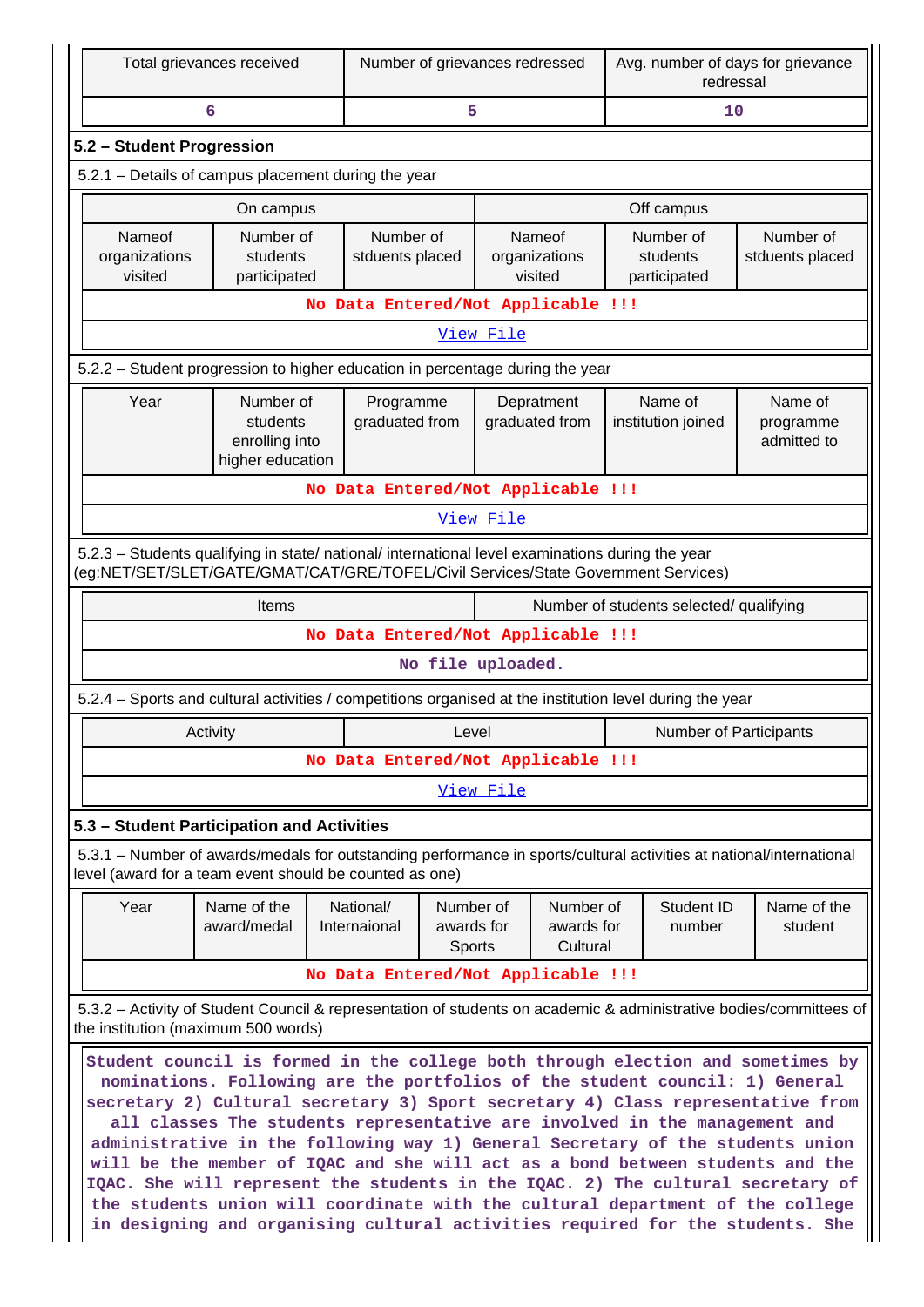**will help the chairperson of the cultural committee in conducting the cultural activities like the events, competition, celebration of youth festivals etc. She will also help the committee in identifying the hidden talents of the students and encouraging them to participate in the cultural activities. 3) The sport secretary of the college union will be a member of the sport committee which will be headed by the sport director of the college. The secretary will assist the sport director in identifying the talented sport persons of the college and their participation in the various sports competition held at different levels like University, State and National level. 4) Similarly, a class representative is either elected or nominated from each class of the three streams. The class representatives will deal with the problems of their concerned classes and they will help and acquaint the general secretary about the problems and needs of their respective classes. Thus, they will also participate in the administration of the college and also in solving the problems of the students. Similarly some students are nominated as members for the library committee and those students members will deal with the problems related to the reading material and other information required by the students. They will also update the librarian and the college management about the requirements of the students regarding availability of the books, e learning materials and other facilities. The students are also involved in the committee made exclusively for campus cleaning and internal discipline. The students are actively in the activities and the schemes meant for cleaning of the campus, up gradation of students support facilities like canteen, drinking water, sanitation play ground etc. By taking the feedback from the student's representatives, some improvement schemes are taken up by the college. Similarly the students are involved in the mentors groups. The mentor of the each group will discuss with the students to know their problems and decide what steps can be taken to redress their grievances like economic backwardness, health problem and other personal difficulties. Similarly some active NSS volunteers are nominated as members for the NSS advisory committee. The student members at this committee will assist NSS programme officers in framing NSS activities of the college. Here the participation of the students will help the NSS unit for greater involvement of the students.**

#### **5.4 – Alumni Engagement**

5.4.1 – Whether the institution has registered Alumni Association?

 **Yes**

#### **Yes, Reg. No BIJS201415 : Dt :04/04/2014**

5.4.2 – No. of enrolled Alumni:

# **117**

5.4.3 – Alumni contribution during the year (in Rupees) :

**35100**

5.4.4 – Meetings/activities organized by Alumni Association :

 **One Annual Meeting 03032015 Feedback was taken. Assured job prospects to the students.**

## **CRITERION VI – GOVERNANCE, LEADERSHIP AND MANAGEMENT**

**6.1 – Institutional Vision and Leadership**

 6.1.1 – Mention two practices of decentralization and participative management during the last year (maximum 500 words)

 **The college plasticises decentralization and participative management in the spirit of achieving a cohesive management system. The two practises of**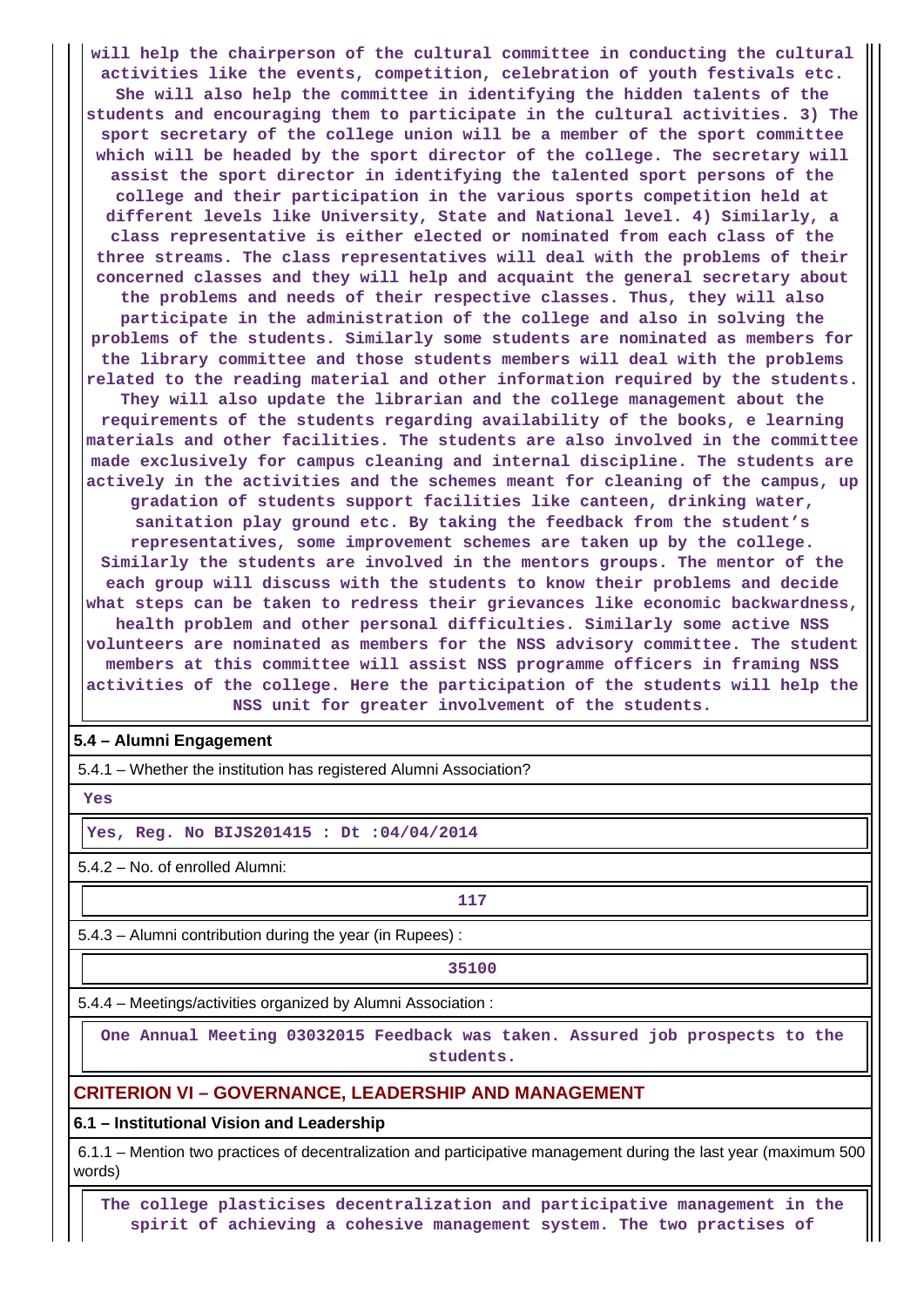**decentralization and participative management are as described below: Decentralization: Decisions pertaining to monitoring adequacy and appropriateness of infrastructure and also broad matters pertaining to student's affairs have been looked after by the Vice Principal. Prof M. M. Bagalkot, Dept of Geography) was entrusted with the responsibility of heading the Examination Committee. This responsibility entailed in drawing time schedules for examination, timely collection of question papers, making seating arrangements etc. The cultural activities to be conducted during the academic year were the responsibility of Prof M. T. Kotnis Dept of English, who had to identify talent and ensure various cultural activities. Participative**

**Management: Participatory management is ensured through a Planning Board established at the college and is responsible to ensure that all the purchases go through its scrutiny. The college has a Library Development Committee whose members include the faculty, and the students. These members ensure that adequate books are available at the library and are accessible to the needy students. Last year the inputs received from this committee has lead to the subscription of number of emagazines, other elearning resources and better seating arrangements.**

6.1.2 – Does the institution have a Management Information System (MIS)?

#### **Partial**

#### **6.2 – Strategy Development and Deployment**

6.2.1 – Quality improvement strategies adopted by the institution for each of the following (with in 100 words each):

| <b>Strategy Type</b>       | Details                                                                                                                                                                                                                                                                                                                                                                                                                                                                                                                                                                                                                                                                        |
|----------------------------|--------------------------------------------------------------------------------------------------------------------------------------------------------------------------------------------------------------------------------------------------------------------------------------------------------------------------------------------------------------------------------------------------------------------------------------------------------------------------------------------------------------------------------------------------------------------------------------------------------------------------------------------------------------------------------|
| Curriculum Development     | The College being affiliated to<br>Karnataka State Akkamahadevi Women's<br>University, Vijayapur Karnataka, there<br>is not much leeway on this aspect.<br>Notwithstanding restraints of<br>curricular development the college has<br>strived to include value added,<br>certificate courses and field studies<br>and buttressing existing syllabus with<br>student activities by sensitizing them<br>to issues of social concern.                                                                                                                                                                                                                                             |
| Teaching and Learning      | To improve teaching and learning the<br>faculty of the college have been<br>exposed to new developments in<br>technology to improve quality of<br>teaching. While still a major of chunk<br>of teaching is anchored to chalk and<br>talk method. This year the college has<br>acquired many elearning resources like,<br>LCD projectors, Interactive Boards,<br>etc., The college has also made<br>arrangements for You Tube devices in<br>the respective subjects. This effort<br>has brought in new experiences in<br>visualising the complex subjects,<br>thereby teachinglearning is made easy<br>and has helped for the students for<br>better perception of the subject. |
| Examination and Evaluation | Apart from the mandatory examinations<br>as per University guidelines, the<br>internal examination conducted by the                                                                                                                                                                                                                                                                                                                                                                                                                                                                                                                                                            |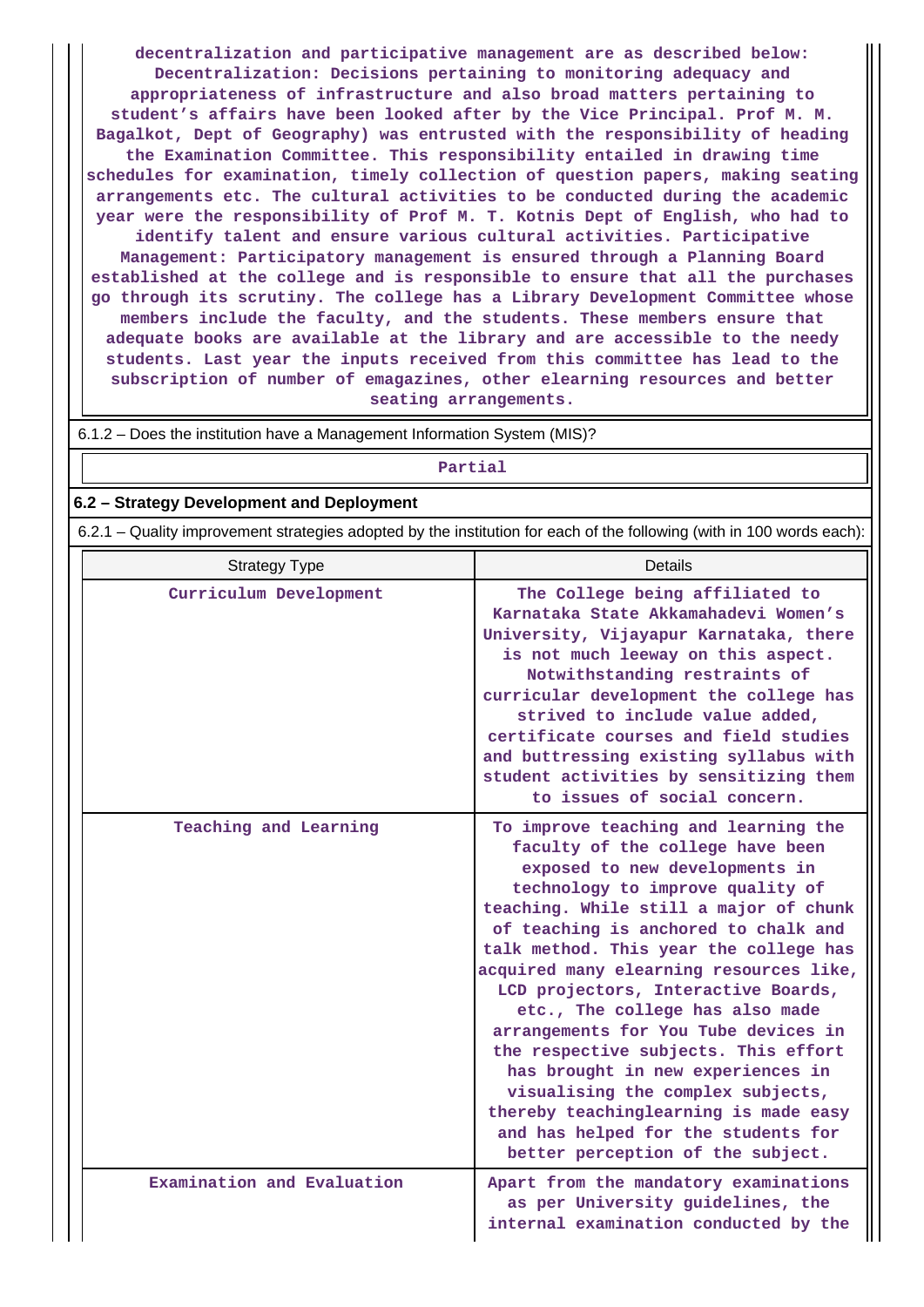|                                                               | college allots specific weightage for<br>Assignments, Participation in field<br>work, Seminars, and Attendance etc.,<br>ensuring a balanced assessment of the<br>student. Also Apart from this the<br>students are assessed through their<br>participation in discussion, debates<br>and quizzes. For the regular evaluation<br>of the students unit tests are<br>conducted after the completion of a<br>unit.                                                                                                                                                                                                                                                                                                                                                                          |
|---------------------------------------------------------------|-----------------------------------------------------------------------------------------------------------------------------------------------------------------------------------------------------------------------------------------------------------------------------------------------------------------------------------------------------------------------------------------------------------------------------------------------------------------------------------------------------------------------------------------------------------------------------------------------------------------------------------------------------------------------------------------------------------------------------------------------------------------------------------------|
| Library, ICT and Physical<br>Infrastructure / Instrumentation | Quality improvement strategies for<br>Library. ICT and Physical<br>Infrastructure/ Instrumentation is as<br>follows: a). Library: presently the<br>library has sufficient number of<br>reference/textbooks, relevant subject<br>periodicals. However, to be in tune<br>with the technological upgradation in<br>teaching and learning, it is planned<br>to upgrade econtent resources and<br>higher speed internet. b). Physical<br>Infrastructure: a need for having a<br>seminar hall having a seating capacity<br>for 200 people is envisaged.                                                                                                                                                                                                                                       |
| Research and Development                                      | To promote research culture, the<br>institution has enabled teachers have<br>to take up research by registering<br>themselves for Ph.D programmes.<br>Secondly many a number of teachers made<br>significant contribution to research<br>field by publishing research articles<br>in their respective subjects in<br>national and international peer<br>reviewed journals. With required<br>infrastructure for research in science,<br>a research laboratory has been<br>established with support facilities<br>made available on the campus for<br>undertaking research. The institution<br>has initiated sharing of research<br>facility with interested research<br>scholars in the field of science. This<br>effort has enabled a number of scholars<br>making use of the facility. |
| Human Resource Management                                     | It is planned to invite experts in the<br>field of HRM addressing the core human<br>values, like ethics and moral. This<br>task is entrusted to the Departments of<br>Kannada, Sanskrit and Arabic                                                                                                                                                                                                                                                                                                                                                                                                                                                                                                                                                                                      |
| Admission of Students                                         | This college has come under the sway of<br>the national mood, where in generally<br>the students are disinclined to pursue<br>humanities. At the same time there is<br>an increasing tendency to seek<br>admission for core and applied sciences                                                                                                                                                                                                                                                                                                                                                                                                                                                                                                                                        |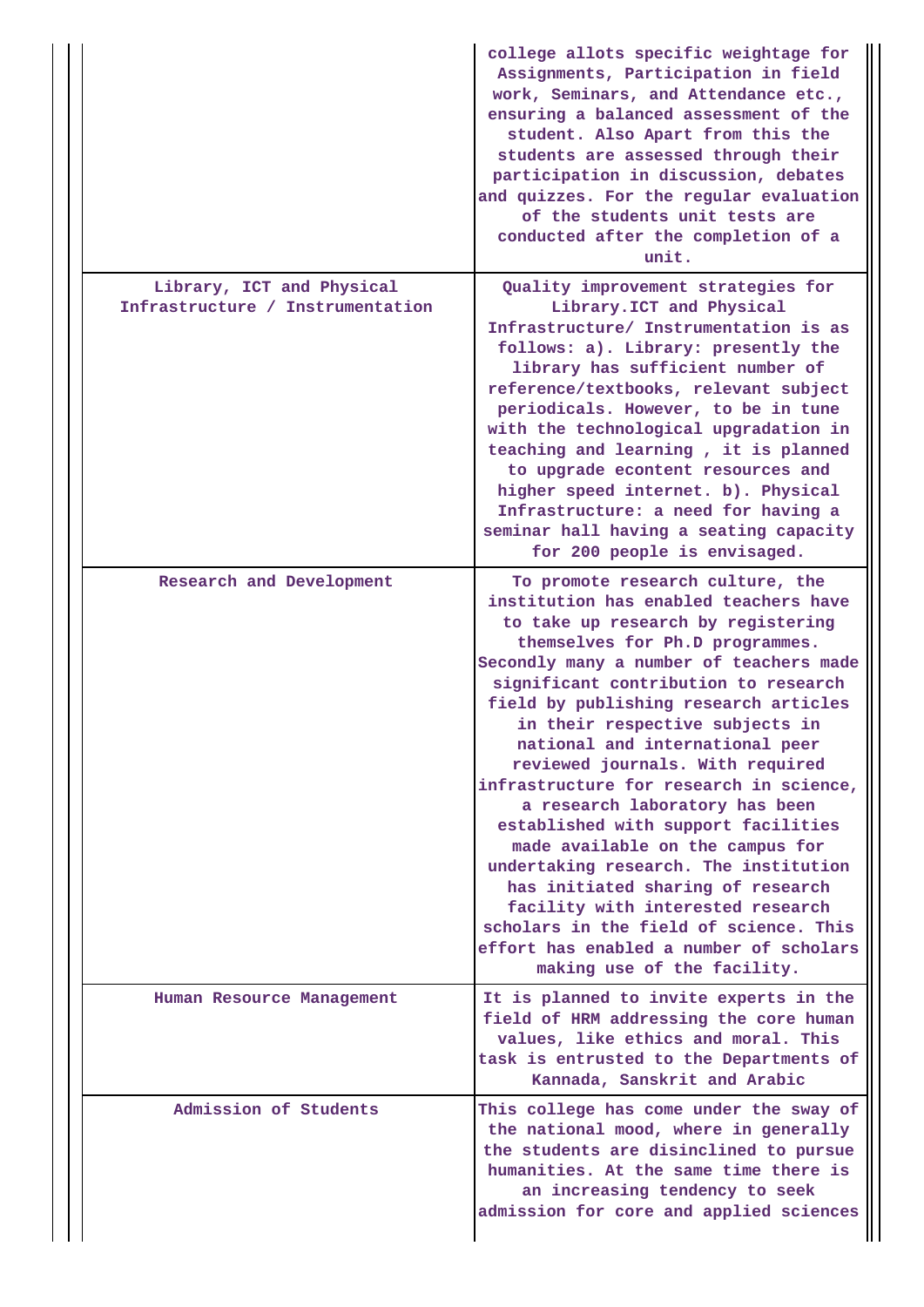|                                                                                                                                                                                            |                                                                                             |                                                 |                                                                                                   | foe which adequate infrastructure and<br>human resources is being augmented. |                                                                                                                                                                                                  |                |                   |                                                  |                  |                                                      |  |
|--------------------------------------------------------------------------------------------------------------------------------------------------------------------------------------------|---------------------------------------------------------------------------------------------|-------------------------------------------------|---------------------------------------------------------------------------------------------------|------------------------------------------------------------------------------|--------------------------------------------------------------------------------------------------------------------------------------------------------------------------------------------------|----------------|-------------------|--------------------------------------------------|------------------|------------------------------------------------------|--|
| 6.2.2 – Implementation of e-governance in areas of operations:                                                                                                                             |                                                                                             |                                                 |                                                                                                   |                                                                              |                                                                                                                                                                                                  |                |                   |                                                  |                  |                                                      |  |
| E-governace area                                                                                                                                                                           |                                                                                             |                                                 |                                                                                                   |                                                                              |                                                                                                                                                                                                  | <b>Details</b> |                   |                                                  |                  |                                                      |  |
| Student Admission and Support                                                                                                                                                              |                                                                                             |                                                 |                                                                                                   |                                                                              | Implementation of egovernance in areas<br>of operations is under taken only for<br>Student Admission and Support.<br>Remaining items are slated to be<br>undertaken for the academic year 201516 |                |                   |                                                  |                  |                                                      |  |
| 6.3 - Faculty Empowerment Strategies                                                                                                                                                       |                                                                                             |                                                 |                                                                                                   |                                                                              |                                                                                                                                                                                                  |                |                   |                                                  |                  |                                                      |  |
| 6.3.1 – Teachers provided with financial support to attend conferences / workshops and towards membership fee<br>of professional bodies during the year                                    |                                                                                             |                                                 |                                                                                                   |                                                                              |                                                                                                                                                                                                  |                |                   |                                                  |                  |                                                      |  |
| Year                                                                                                                                                                                       |                                                                                             | Name of Teacher                                 | Name of conference/<br>workshop attended<br>for which financial<br>support provided               |                                                                              | Name of the<br>professional body for<br>which membership<br>fee is provided                                                                                                                      |                | Amount of support |                                                  |                  |                                                      |  |
|                                                                                                                                                                                            |                                                                                             |                                                 | No Data Entered/Not Applicable !!!                                                                |                                                                              |                                                                                                                                                                                                  |                |                   |                                                  |                  |                                                      |  |
|                                                                                                                                                                                            |                                                                                             |                                                 |                                                                                                   | No file uploaded.                                                            |                                                                                                                                                                                                  |                |                   |                                                  |                  |                                                      |  |
| 6.3.2 - Number of professional development / administrative training programmes organized by the College for<br>teaching and non teaching staff during the year                            |                                                                                             |                                                 |                                                                                                   |                                                                              |                                                                                                                                                                                                  |                |                   |                                                  |                  |                                                      |  |
| Year                                                                                                                                                                                       | Title of the<br>professional<br>development<br>programme<br>organised for<br>teaching staff |                                                 | Title of the<br>administrative<br>training<br>programme<br>organised for<br>non-teaching<br>staff |                                                                              | From date                                                                                                                                                                                        | To Date        |                   | Number of<br>participants<br>(Teaching<br>staff) |                  | Number of<br>participants<br>(non-teaching<br>staff) |  |
| 2014                                                                                                                                                                                       |                                                                                             | Use of ICT<br>in<br>Teaching<br>and<br>Learning | Orientatio<br>n to<br>Account<br>Writing                                                          | 16/08/2014                                                                   |                                                                                                                                                                                                  | 17/08/2014     | 37                |                                                  |                  | 4                                                    |  |
| 6.3.3 - No. of teachers attending professional development programmes, viz., Orientation Programme, Refresher<br>Course, Short Term Course, Faculty Development Programmes during the year |                                                                                             |                                                 |                                                                                                   |                                                                              |                                                                                                                                                                                                  |                |                   |                                                  |                  |                                                      |  |
| Title of the<br>professional<br>development<br>programme                                                                                                                                   |                                                                                             | Number of teachers<br>who attended              | From Date                                                                                         |                                                                              |                                                                                                                                                                                                  | To date        |                   | Duration                                         |                  |                                                      |  |
| No Data Entered/Not Applicable !!!                                                                                                                                                         |                                                                                             |                                                 |                                                                                                   |                                                                              |                                                                                                                                                                                                  |                |                   |                                                  |                  |                                                      |  |
| No file uploaded.                                                                                                                                                                          |                                                                                             |                                                 |                                                                                                   |                                                                              |                                                                                                                                                                                                  |                |                   |                                                  |                  |                                                      |  |
| 6.3.4 - Faculty and Staff recruitment (no. for permanent recruitment):                                                                                                                     |                                                                                             |                                                 |                                                                                                   |                                                                              |                                                                                                                                                                                                  |                |                   |                                                  |                  |                                                      |  |
| Teaching                                                                                                                                                                                   |                                                                                             |                                                 |                                                                                                   |                                                                              |                                                                                                                                                                                                  | Non-teaching   |                   |                                                  |                  |                                                      |  |
| Permanent                                                                                                                                                                                  |                                                                                             |                                                 | <b>Full Time</b>                                                                                  |                                                                              | Permanent                                                                                                                                                                                        |                |                   |                                                  | <b>Full Time</b> |                                                      |  |
| 28<br>6.3.5 - Welfare schemes for                                                                                                                                                          |                                                                                             |                                                 | 37                                                                                                |                                                                              |                                                                                                                                                                                                  | 8              |                   |                                                  |                  | 16                                                   |  |
|                                                                                                                                                                                            | Teaching                                                                                    |                                                 |                                                                                                   |                                                                              |                                                                                                                                                                                                  |                |                   |                                                  | <b>Students</b>  |                                                      |  |
| Non-teaching<br>1. On Duty Leave is<br>1. Travel grants are<br>1. On Duty Leave is                                                                                                         |                                                                                             |                                                 |                                                                                                   |                                                                              |                                                                                                                                                                                                  |                |                   |                                                  |                  |                                                      |  |
|                                                                                                                                                                                            |                                                                                             |                                                 |                                                                                                   |                                                                              |                                                                                                                                                                                                  |                |                   |                                                  |                  |                                                      |  |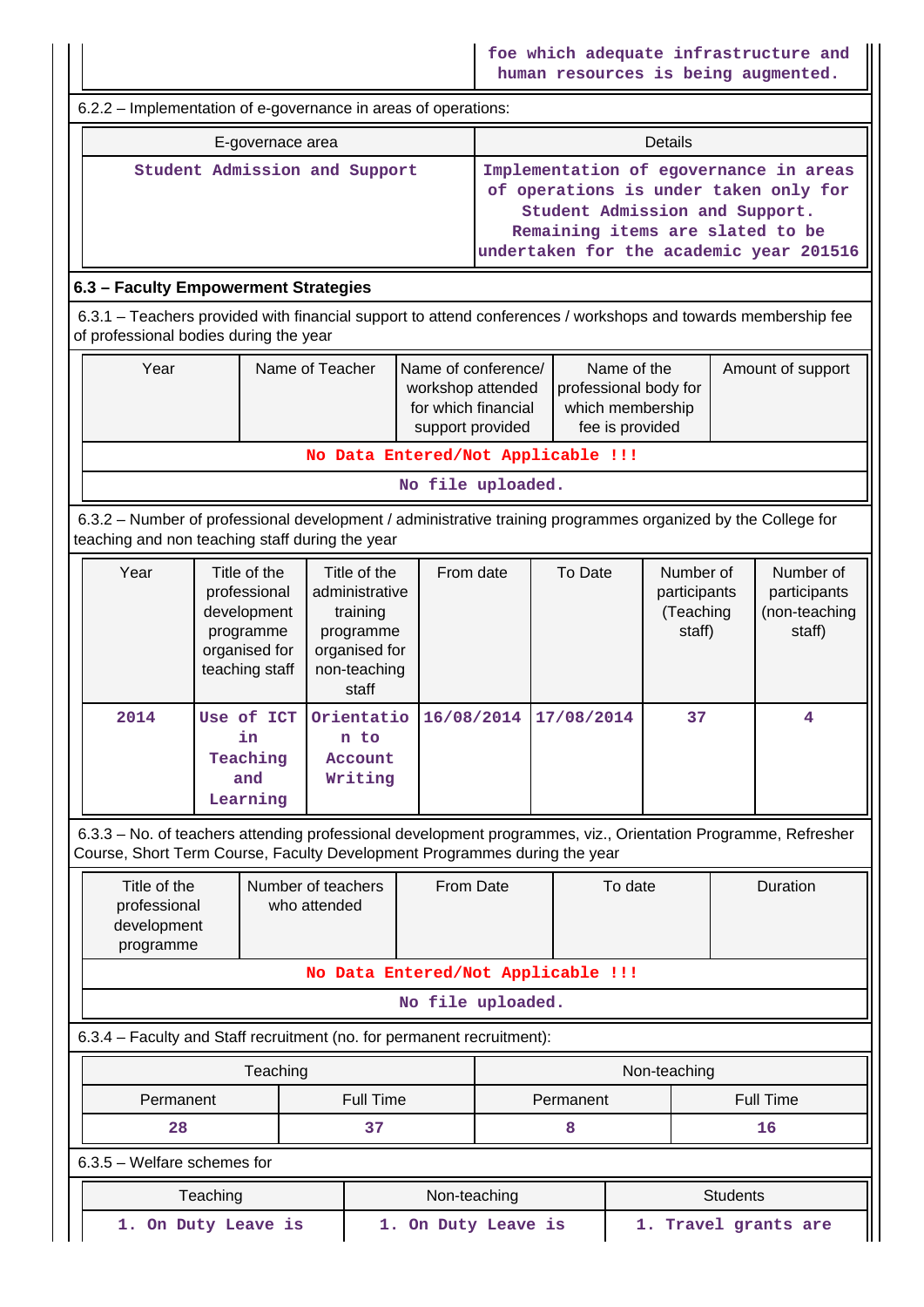| provided for attending<br>academic courses 2.<br>Through Govt and Quasi<br>Govt Housing Society<br>sites are provided<br>distributed to the staff<br>at reasonable rate                                                                                                                                                                                                                                                                                   |                                                                                                        | provided for attending<br>academic courses 2.<br>Through Govt and Quasi<br>Govt Housing Society<br>sites are provided<br>distributed to the staff<br>at reasonable rate |            | given to participate in<br>sports and cultural<br>activities. 2. Fee<br>concession to the needy<br>students. |  |  |  |  |  |  |
|-----------------------------------------------------------------------------------------------------------------------------------------------------------------------------------------------------------------------------------------------------------------------------------------------------------------------------------------------------------------------------------------------------------------------------------------------------------|--------------------------------------------------------------------------------------------------------|-------------------------------------------------------------------------------------------------------------------------------------------------------------------------|------------|--------------------------------------------------------------------------------------------------------------|--|--|--|--|--|--|
| 6.4 - Financial Management and Resource Mobilization                                                                                                                                                                                                                                                                                                                                                                                                      |                                                                                                        |                                                                                                                                                                         |            |                                                                                                              |  |  |  |  |  |  |
|                                                                                                                                                                                                                                                                                                                                                                                                                                                           | 6.4.1 – Institution conducts internal and external financial audits regularly (with in 100 words each) |                                                                                                                                                                         |            |                                                                                                              |  |  |  |  |  |  |
| During 201415 the external annual audit is done by the Chartered Accountant<br>'Galimath Associates', Bijapur. The Local Inspection Committee constituted by<br>the affiliating university conducts academic and administrative audit annually.<br>Thus these are two audits conducted in a year. Internal financial audit of the<br>college is randomly done by the parent association, i.e., SECAB Association.                                         |                                                                                                        |                                                                                                                                                                         |            |                                                                                                              |  |  |  |  |  |  |
| 6.4.2 - Funds / Grants received from management, non-government bodies, individuals, philanthropies during the<br>year(not covered in Criterion III)                                                                                                                                                                                                                                                                                                      |                                                                                                        |                                                                                                                                                                         |            |                                                                                                              |  |  |  |  |  |  |
| Funds/ Grnats received in Rs.<br>Name of the non government<br>Purpose<br>funding agencies /individuals                                                                                                                                                                                                                                                                                                                                                   |                                                                                                        |                                                                                                                                                                         |            |                                                                                                              |  |  |  |  |  |  |
|                                                                                                                                                                                                                                                                                                                                                                                                                                                           |                                                                                                        | No Data Entered/Not Applicable !!!                                                                                                                                      |            |                                                                                                              |  |  |  |  |  |  |
|                                                                                                                                                                                                                                                                                                                                                                                                                                                           |                                                                                                        | No file uploaded.                                                                                                                                                       |            |                                                                                                              |  |  |  |  |  |  |
| 6.4.3 - Total corpus fund generated                                                                                                                                                                                                                                                                                                                                                                                                                       |                                                                                                        |                                                                                                                                                                         |            |                                                                                                              |  |  |  |  |  |  |
|                                                                                                                                                                                                                                                                                                                                                                                                                                                           |                                                                                                        | No Data Entered/Not Applicable !!!                                                                                                                                      |            |                                                                                                              |  |  |  |  |  |  |
| 6.5 - Internal Quality Assurance System                                                                                                                                                                                                                                                                                                                                                                                                                   |                                                                                                        |                                                                                                                                                                         |            |                                                                                                              |  |  |  |  |  |  |
| 6.5.1 – Whether Academic and Administrative Audit (AAA) has been done?                                                                                                                                                                                                                                                                                                                                                                                    |                                                                                                        |                                                                                                                                                                         |            |                                                                                                              |  |  |  |  |  |  |
| <b>Audit Type</b>                                                                                                                                                                                                                                                                                                                                                                                                                                         | External                                                                                               |                                                                                                                                                                         |            | Internal                                                                                                     |  |  |  |  |  |  |
|                                                                                                                                                                                                                                                                                                                                                                                                                                                           | Yes/No                                                                                                 | Agency                                                                                                                                                                  | Yes/No     | Authority                                                                                                    |  |  |  |  |  |  |
| Academic                                                                                                                                                                                                                                                                                                                                                                                                                                                  | Yes                                                                                                    | LIC Affiliating<br>University                                                                                                                                           | <b>Yes</b> | Management                                                                                                   |  |  |  |  |  |  |
| Administrative                                                                                                                                                                                                                                                                                                                                                                                                                                            | Yes                                                                                                    | LIC Affiliating<br>University                                                                                                                                           |            | Management                                                                                                   |  |  |  |  |  |  |
| 6.5.2 – Activities and support from the Parent – Teacher Association (at least three)                                                                                                                                                                                                                                                                                                                                                                     |                                                                                                        |                                                                                                                                                                         |            |                                                                                                              |  |  |  |  |  |  |
| Parent teacher council was established in the college for varied reasons.<br>Priority was given to redress the problems faced by the students. : Every year<br>one meeting of the council is held and following support was initiated in the<br>present year: 1. To ensure safety of girls and to arrest the dropout rate. 2.<br>To provide adequate infrastructure wherever needed. 3. To increase number of<br>reference and text books in the library. |                                                                                                        |                                                                                                                                                                         |            |                                                                                                              |  |  |  |  |  |  |
| 6.5.3 – Development programmes for support staff (at least three)                                                                                                                                                                                                                                                                                                                                                                                         |                                                                                                        |                                                                                                                                                                         |            |                                                                                                              |  |  |  |  |  |  |
| 1) Training programme in handling instruments for Lab assistants 2)<br>Encouragement for higher education 3) Fee concession for children of support<br>staff                                                                                                                                                                                                                                                                                              |                                                                                                        |                                                                                                                                                                         |            |                                                                                                              |  |  |  |  |  |  |
|                                                                                                                                                                                                                                                                                                                                                                                                                                                           | 6.5.4 – Post Accreditation initiative(s) (mention at least three)                                      |                                                                                                                                                                         |            |                                                                                                              |  |  |  |  |  |  |
| ? Implementation of NAAC Peer Team recommendations. Prepared action plan ?<br>Feedback analysis from the students ? Result analysis ? Stakeholders and<br>Governing Council inputs                                                                                                                                                                                                                                                                        |                                                                                                        |                                                                                                                                                                         |            |                                                                                                              |  |  |  |  |  |  |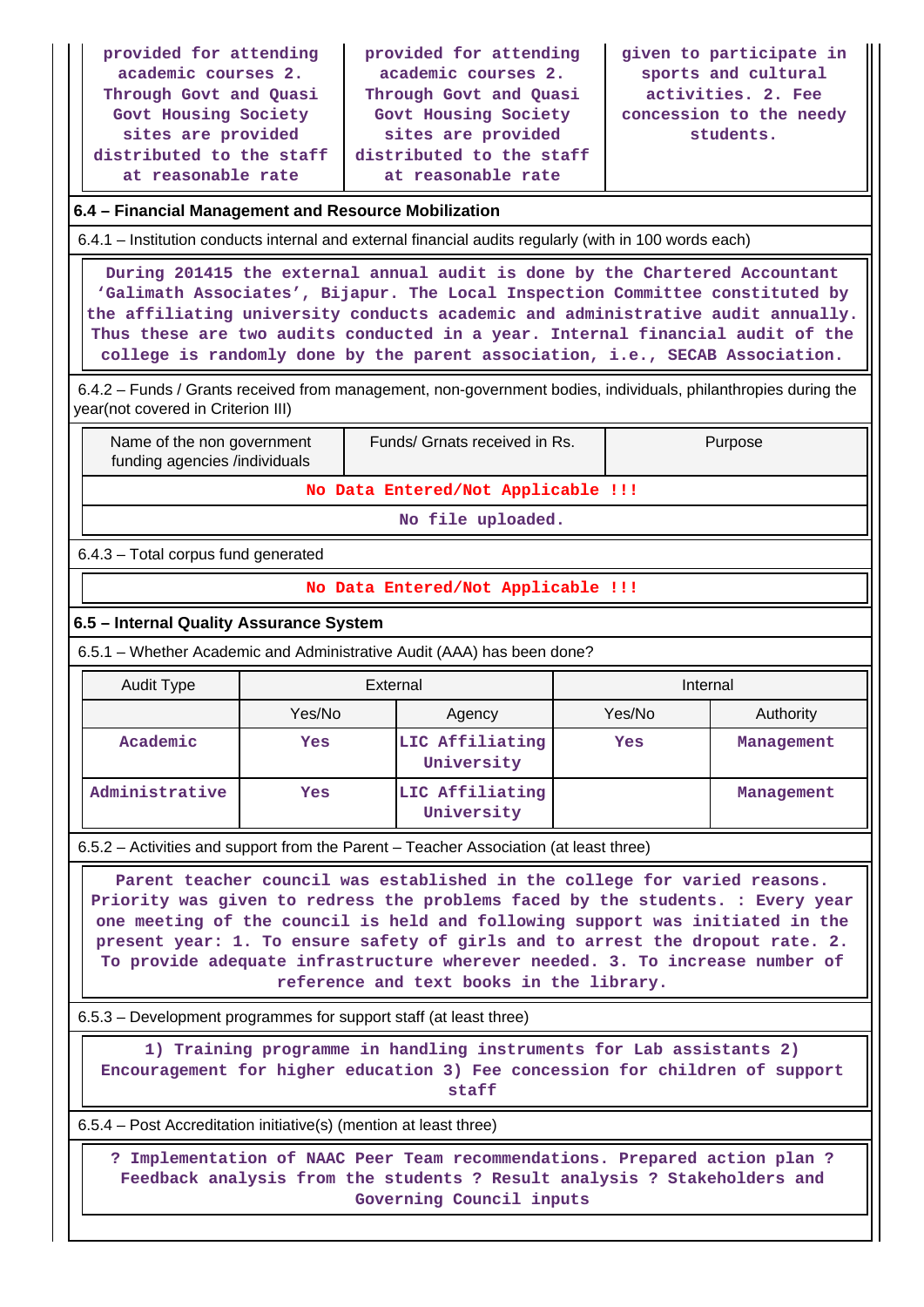| 6.5.5 - Internal Quality Assurance System Details                                                                                                                                                              |                                     |                                                   |            |                            |                                                                                       |            |                         |                            |                                                     |  |
|----------------------------------------------------------------------------------------------------------------------------------------------------------------------------------------------------------------|-------------------------------------|---------------------------------------------------|------------|----------------------------|---------------------------------------------------------------------------------------|------------|-------------------------|----------------------------|-----------------------------------------------------|--|
| a) Submission of Data for AISHE portal                                                                                                                                                                         | Yes                                 |                                                   |            |                            |                                                                                       |            |                         |                            |                                                     |  |
|                                                                                                                                                                                                                |                                     | No                                                |            |                            |                                                                                       |            |                         |                            |                                                     |  |
|                                                                                                                                                                                                                |                                     | No                                                |            |                            |                                                                                       |            |                         |                            |                                                     |  |
| d)NBA or any other quality audit                                                                                                                                                                               |                                     | No                                                |            |                            |                                                                                       |            |                         |                            |                                                     |  |
| 6.5.6 - Number of Quality Initiatives undertaken during the year                                                                                                                                               |                                     |                                                   |            |                            |                                                                                       |            |                         |                            |                                                     |  |
| Year                                                                                                                                                                                                           |                                     | Name of quality<br>initiative by IQAC             |            | Date of<br>conducting IQAC | <b>Duration From</b>                                                                  |            | <b>Duration To</b>      |                            | Number of<br>participants                           |  |
| 2014                                                                                                                                                                                                           |                                     | Training of<br>ICT usage<br>for teaching<br>staff |            | 01/06/2014                 | 01/06/2014                                                                            |            | 04/06/2014              |                            | 32                                                  |  |
| 2014                                                                                                                                                                                                           |                                     | <b>Bridge</b><br>Course                           |            | 01/07/2014                 |                                                                                       | 01/07/2014 |                         | 15/07/2014                 | 68                                                  |  |
| 2014                                                                                                                                                                                                           |                                     | Spoken<br>English for<br>Rural<br>students        |            | 16/08/2014                 | 16/08/2014                                                                            |            | 01/10/2014              |                            | 35                                                  |  |
| <b>CRITERION VII – INSTITUTIONAL VALUES AND BEST PRACTICES</b>                                                                                                                                                 |                                     |                                                   |            |                            |                                                                                       |            |                         |                            |                                                     |  |
| 7.1 - Institutional Values and Social Responsibilities                                                                                                                                                         |                                     |                                                   |            |                            |                                                                                       |            |                         |                            |                                                     |  |
| 7.1.1 – Gender Equity (Number of gender equity promotion programmes organized by the institution during the<br>year)                                                                                           |                                     |                                                   |            |                            |                                                                                       |            |                         |                            |                                                     |  |
| Title of the<br>Period from<br>programme                                                                                                                                                                       |                                     |                                                   |            | Period To                  |                                                                                       |            |                         | Number of Participants     |                                                     |  |
|                                                                                                                                                                                                                |                                     |                                                   |            |                            |                                                                                       |            | Female                  |                            | Male                                                |  |
| Women's Day                                                                                                                                                                                                    |                                     | 08/03/2015                                        |            | 14/03/2015                 |                                                                                       |            | 400                     |                            | 0                                                   |  |
|                                                                                                                                                                                                                | 15/03/2015<br>Womens<br>Empowerment |                                                   | 23/03/2015 |                            | 350                                                                                   |            |                         | $\mathbf 0$                |                                                     |  |
| Legal Awareness<br>06/10/2015<br>Program                                                                                                                                                                       |                                     |                                                   | 06/10/2015 |                            | 450                                                                                   |            | 22                      |                            |                                                     |  |
| 7.1.2 - Environmental Consciousness and Sustainability/Alternate Energy initiatives such as:                                                                                                                   |                                     |                                                   |            |                            |                                                                                       |            |                         |                            |                                                     |  |
|                                                                                                                                                                                                                |                                     |                                                   |            |                            | Percentage of power requirement of the University met by the renewable energy sources |            |                         |                            |                                                     |  |
| The college, in order to inculcate environmental consciousness amongst the<br>students and staff has under taken the following steps. a) The college is a<br>plastic free zone. b) 20 trees have been planted. |                                     |                                                   |            |                            |                                                                                       |            |                         |                            |                                                     |  |
| 7.1.3 - Differently abled (Divyangjan) friendliness                                                                                                                                                            |                                     |                                                   |            |                            |                                                                                       |            |                         |                            |                                                     |  |
| Item facilities                                                                                                                                                                                                |                                     |                                                   |            |                            | Yes/No                                                                                |            | Number of beneficiaries |                            |                                                     |  |
| Physical facilities                                                                                                                                                                                            |                                     |                                                   | Yes        |                            |                                                                                       | 3          |                         |                            |                                                     |  |
| Ramp/Rails                                                                                                                                                                                                     |                                     |                                                   | Yes        |                            |                                                                                       | 3          |                         |                            |                                                     |  |
| 7.1.4 - Inclusion and Situatedness                                                                                                                                                                             |                                     |                                                   |            |                            |                                                                                       |            |                         |                            |                                                     |  |
| Number of<br>Number of<br>Year<br>initiatives to<br>initiatives<br>taken to<br>address<br>locational<br>engage with                                                                                            |                                     |                                                   |            | Date                       | Duration                                                                              |            | Name of<br>initiative   | <b>Issues</b><br>addressed | Number of<br>participating<br>students<br>and staff |  |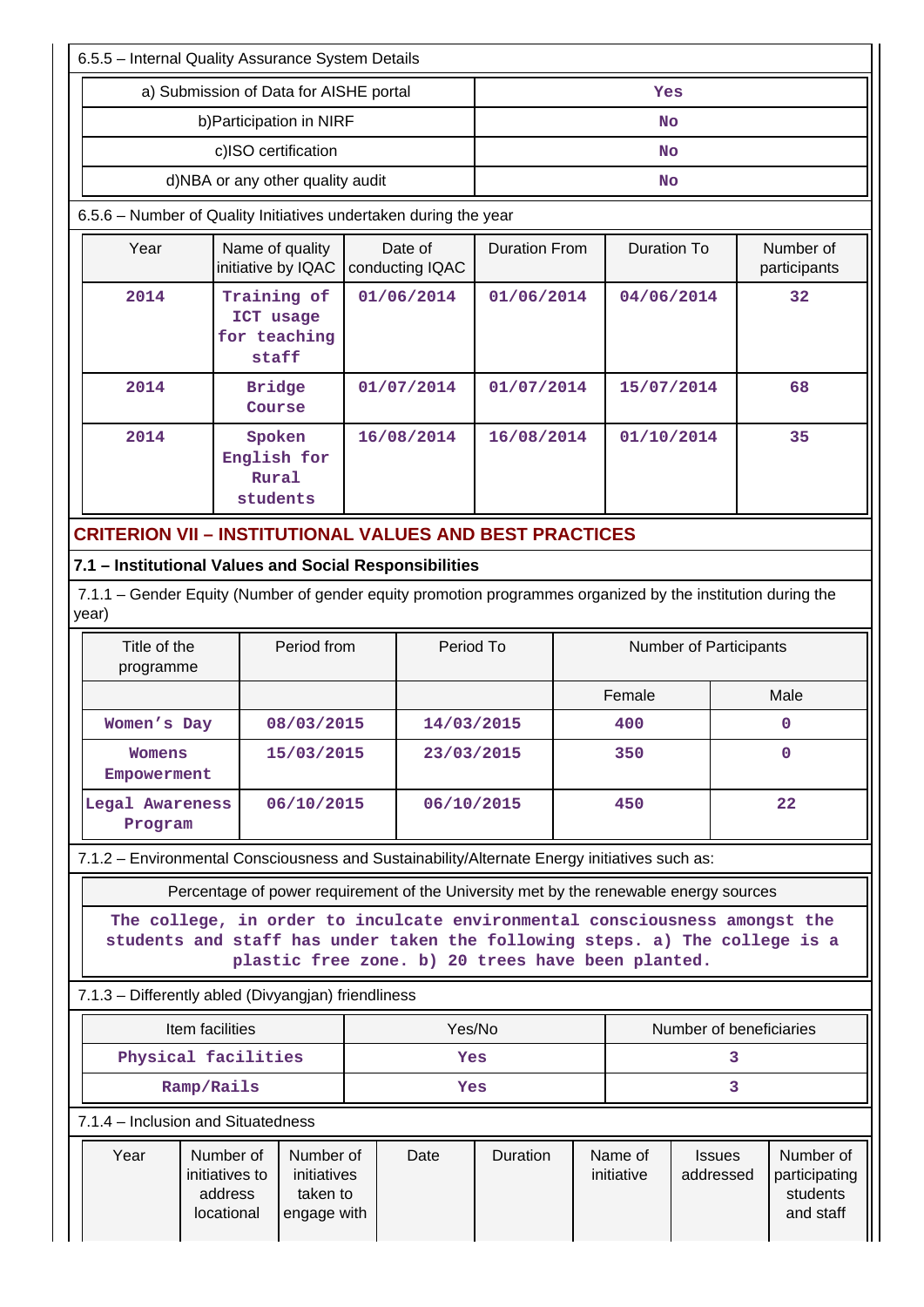| advantages<br>and disadva<br>ntages                                                                                                                                                                                                                                                                                                                                                                                                                                                                                                                                                                                                                                                                                                                                                                                                                                                                                                                                                                                                                                                                                                                                                                                                                                                                                                                                                                                                                                                                                                                                                                                                                                                                                                                                                                                                                                                                                                                                                                                                                                                                                                                                                                                                                                                                                                     | and<br>contribute to<br>local<br>community |                     | No Data Entered/Not Applicable !!! |  |                                                                                                                                                                                                                                                                                              |  |  |  |  |
|-----------------------------------------------------------------------------------------------------------------------------------------------------------------------------------------------------------------------------------------------------------------------------------------------------------------------------------------------------------------------------------------------------------------------------------------------------------------------------------------------------------------------------------------------------------------------------------------------------------------------------------------------------------------------------------------------------------------------------------------------------------------------------------------------------------------------------------------------------------------------------------------------------------------------------------------------------------------------------------------------------------------------------------------------------------------------------------------------------------------------------------------------------------------------------------------------------------------------------------------------------------------------------------------------------------------------------------------------------------------------------------------------------------------------------------------------------------------------------------------------------------------------------------------------------------------------------------------------------------------------------------------------------------------------------------------------------------------------------------------------------------------------------------------------------------------------------------------------------------------------------------------------------------------------------------------------------------------------------------------------------------------------------------------------------------------------------------------------------------------------------------------------------------------------------------------------------------------------------------------------------------------------------------------------------------------------------------------|--------------------------------------------|---------------------|------------------------------------|--|----------------------------------------------------------------------------------------------------------------------------------------------------------------------------------------------------------------------------------------------------------------------------------------------|--|--|--|--|
| 7.1.5 - Human Values and Professional Ethics Code of conduct (handbooks) for various stakeholders                                                                                                                                                                                                                                                                                                                                                                                                                                                                                                                                                                                                                                                                                                                                                                                                                                                                                                                                                                                                                                                                                                                                                                                                                                                                                                                                                                                                                                                                                                                                                                                                                                                                                                                                                                                                                                                                                                                                                                                                                                                                                                                                                                                                                                       |                                            |                     |                                    |  |                                                                                                                                                                                                                                                                                              |  |  |  |  |
| <b>Title</b>                                                                                                                                                                                                                                                                                                                                                                                                                                                                                                                                                                                                                                                                                                                                                                                                                                                                                                                                                                                                                                                                                                                                                                                                                                                                                                                                                                                                                                                                                                                                                                                                                                                                                                                                                                                                                                                                                                                                                                                                                                                                                                                                                                                                                                                                                                                            |                                            | Date of publication |                                    |  | Follow up(max 100 words)                                                                                                                                                                                                                                                                     |  |  |  |  |
| Code of Conduct for<br>students and Teachers                                                                                                                                                                                                                                                                                                                                                                                                                                                                                                                                                                                                                                                                                                                                                                                                                                                                                                                                                                                                                                                                                                                                                                                                                                                                                                                                                                                                                                                                                                                                                                                                                                                                                                                                                                                                                                                                                                                                                                                                                                                                                                                                                                                                                                                                                            |                                            | 02/06/2014          |                                    |  | The Code of conduct for<br>all the stake holders of<br>the college has been<br>disseminated. There has<br>been no major incident of<br>its infringement during<br>the year. However these<br>codes of conduct are<br>under detailed review<br>owing to the changing<br>educational scenario. |  |  |  |  |
| 7.1.6 - Activities conducted for promotion of universal Values and Ethics                                                                                                                                                                                                                                                                                                                                                                                                                                                                                                                                                                                                                                                                                                                                                                                                                                                                                                                                                                                                                                                                                                                                                                                                                                                                                                                                                                                                                                                                                                                                                                                                                                                                                                                                                                                                                                                                                                                                                                                                                                                                                                                                                                                                                                                               |                                            |                     |                                    |  |                                                                                                                                                                                                                                                                                              |  |  |  |  |
| Activity                                                                                                                                                                                                                                                                                                                                                                                                                                                                                                                                                                                                                                                                                                                                                                                                                                                                                                                                                                                                                                                                                                                                                                                                                                                                                                                                                                                                                                                                                                                                                                                                                                                                                                                                                                                                                                                                                                                                                                                                                                                                                                                                                                                                                                                                                                                                | <b>Duration From</b>                       |                     | <b>Duration To</b>                 |  | Number of participants                                                                                                                                                                                                                                                                       |  |  |  |  |
| <b>Teaching Life</b><br>skills and<br>Personality<br>Development (WHO)                                                                                                                                                                                                                                                                                                                                                                                                                                                                                                                                                                                                                                                                                                                                                                                                                                                                                                                                                                                                                                                                                                                                                                                                                                                                                                                                                                                                                                                                                                                                                                                                                                                                                                                                                                                                                                                                                                                                                                                                                                                                                                                                                                                                                                                                  | 08/09/2014                                 |                     | 30/09/2014                         |  | 95                                                                                                                                                                                                                                                                                           |  |  |  |  |
|                                                                                                                                                                                                                                                                                                                                                                                                                                                                                                                                                                                                                                                                                                                                                                                                                                                                                                                                                                                                                                                                                                                                                                                                                                                                                                                                                                                                                                                                                                                                                                                                                                                                                                                                                                                                                                                                                                                                                                                                                                                                                                                                                                                                                                                                                                                                         |                                            |                     |                                    |  |                                                                                                                                                                                                                                                                                              |  |  |  |  |
| 7.1.7 – Initiatives taken by the institution to make the campus eco-friendly (at least five)<br>a) Bicycles A bicycle is the easiest, most economical way for many students<br>seeks to encourage cycling among students, staff and faculty members and strive<br>to improve the overall health and wellbeing of the campus community. Cycling is<br>quickly raising to the top as a means of transportation. It is virtually<br>costfree, pollution free. The college observes the vehicle free campus every<br>first and last Saturday of every month b) Public Transport About 80 of students<br>and 10 of staff use public transport for their convenience. The institution<br>instructs the students to practice transportation etiquette like to remain<br>polite and courteous, not to block the flow of traffic, offer their seats to<br>the elderly or injured person and pregnant women, to take care of their<br>belongings etc. c) Pedestrian Friendly Roads The institution wants to expand<br>the pedestrian friendly surrounding the college to encourage more multimodal<br>transportation. d) Plastic free campus Plastic free college is a program of the<br>institution which aims to measurably reduce plastic pollution on college campus<br>with a special focus on the reduction and ultimately the elimination of plastic<br>bottles, plastic straws and poly bags. e) Paperless office The world is<br>advancing so fast and quick with internet and software services and therefore<br>paperless offices are becoming trendy. The institution promotes paperless<br>office by SMS, Email, Whatsapp, as it happens to be a much better and green<br>option than using the means of paper. f) Plantation of trees and plants The<br>college organizes various programmes to create awareness among students in the<br>campus and involve them in maintaining ecofriendly environment. ? Medicinal<br>plants and herbal garden are maintained. ? Plan to develop a centre for<br>environmental management in the campus ? Establishing clean and green campus. ?<br>Conduct awareness programmes by NSS, and Social Science Quality Circle. ?<br>Maintaining clean and green circle. ? Display the aim in the campus "Go Green"<br>"Think Green!", "Create Green", and "Save Green". ? Planting of plants in the |                                            |                     |                                    |  |                                                                                                                                                                                                                                                                                              |  |  |  |  |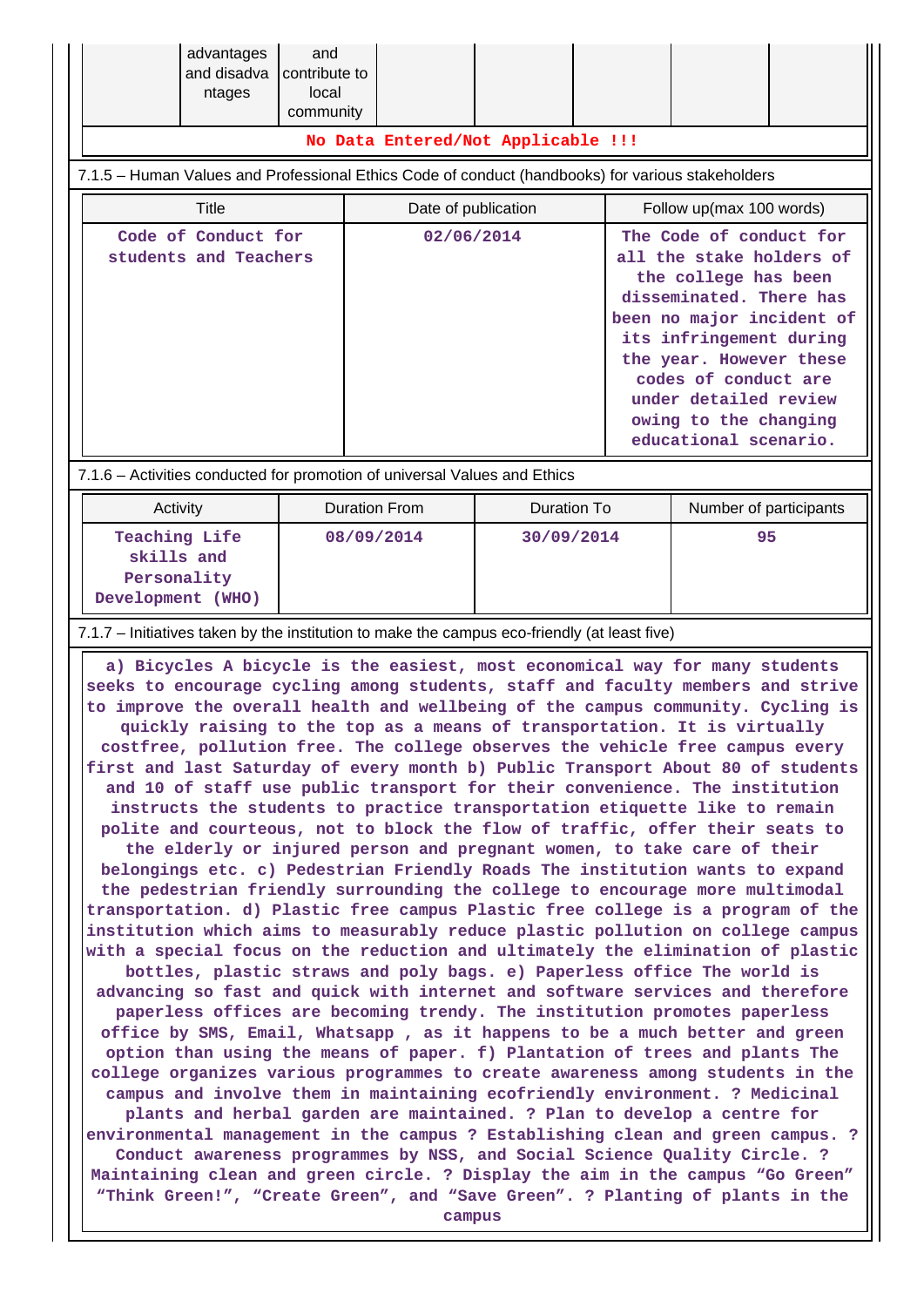#### **7.2 – Best Practices**

7.2.1 – Describe at least two institutional best practices

 **Best Practices Title of the Practice: Financial Aid to the deserving students by the college Objectives of the Practice It is seen from the profile of students joining various courses of the college that there are many students coming from the rural areas with low economic back ground. Thus, arose the need to solve this issue. • To extend financial aid to the poor students, especially from the rural, to save them from discontinuation of their studies owing to poverty. • To support financially all the deserving poor students without any discrimination of caste and creed. • To promote the 'equality' among the students • To inculcate the values of 'generosity' and a 'sense of social responsibility' among the students. • The expected outcome is that the students should be able to complete their degrees with good marks. The beneficiaries should treat the needy with the principle of 'lend a helping hand without discrimination.' The Context The noble objective had its teething as well as challenging troubles in its designing and implementation. • Pooling up of the required resources was a tough task. • After many awareness sittings with the all concerned, the college set up a "Student Welfare Fund" on the campus for voluntary donations by staff and other city donors including charity organizations. The college struggled a lot in deciding the eligibility criterion for the aid. After comprehensive deliberation with students and teachers, it was decided to extend the financial aid to the economic backward students who do not have the advantage of government or endowment scholarship, without any discrimination of caste and creed. • Verification of the financial backwardness of the aspirants is yet another challenge. • The management has insisted on strict adherence to the rules framed about this fund inspite of influential section' and cast associations' undue interference in the implementation of the practice. The Practice In and around the areas of the college, there has been a long history of frequent droughts and famines, which have ravaged the rural life throwing the people into miserable conditions of abject poverty, illiteracy and illhealth. In a situation of such dire poverty, whatever meagre resources available are used primarily to make both ends meet. So, sending their children for higher education becomes almost impossibility for the poor parents in the rural areas and city in the context of higher education demanding higher amounts of money. Though, sometimes, they do venture to admit their children to colleges in the town, they are unable to give sustained financial support throughout the course of study because agriculture, being a gamble with rain in the district, is not a source of assured income. So, it is evident that without financial support from an external source, the rural youth cannot hope to successfully complete their higher studies.**

 Upload details of two best practices successfully implemented by the institution as per NAAC format in your institution website, provide the link

[http://arsi.secab.org/pdf/BEST\\_PRACTICES.pdf](http://arsi.secab.org/pdf/BEST_PRACTICES.pdf)

#### **7.3 – Institutional Distinctiveness**

 7.3.1 – Provide the details of the performance of the institution in one area distinctive to its vision, priority and thrust in not more than 500 words

 **Introduction ARS Inamdar Arts, Science and Commerce college for women is the fruition of the parent SECAB Association's vision of uplifting the concerns of the marginalised sections of the society. In this context it is pertinent to say that during the year 1974 when the college was established the concerns of girl students belonging to minorities, and rural communities was heavily stagnated. Thus the association took up the responsibility and established this college at Naubag area near central bus stand. The proximity of college to the bus stand had greatly helped all girl students to seek admission at this**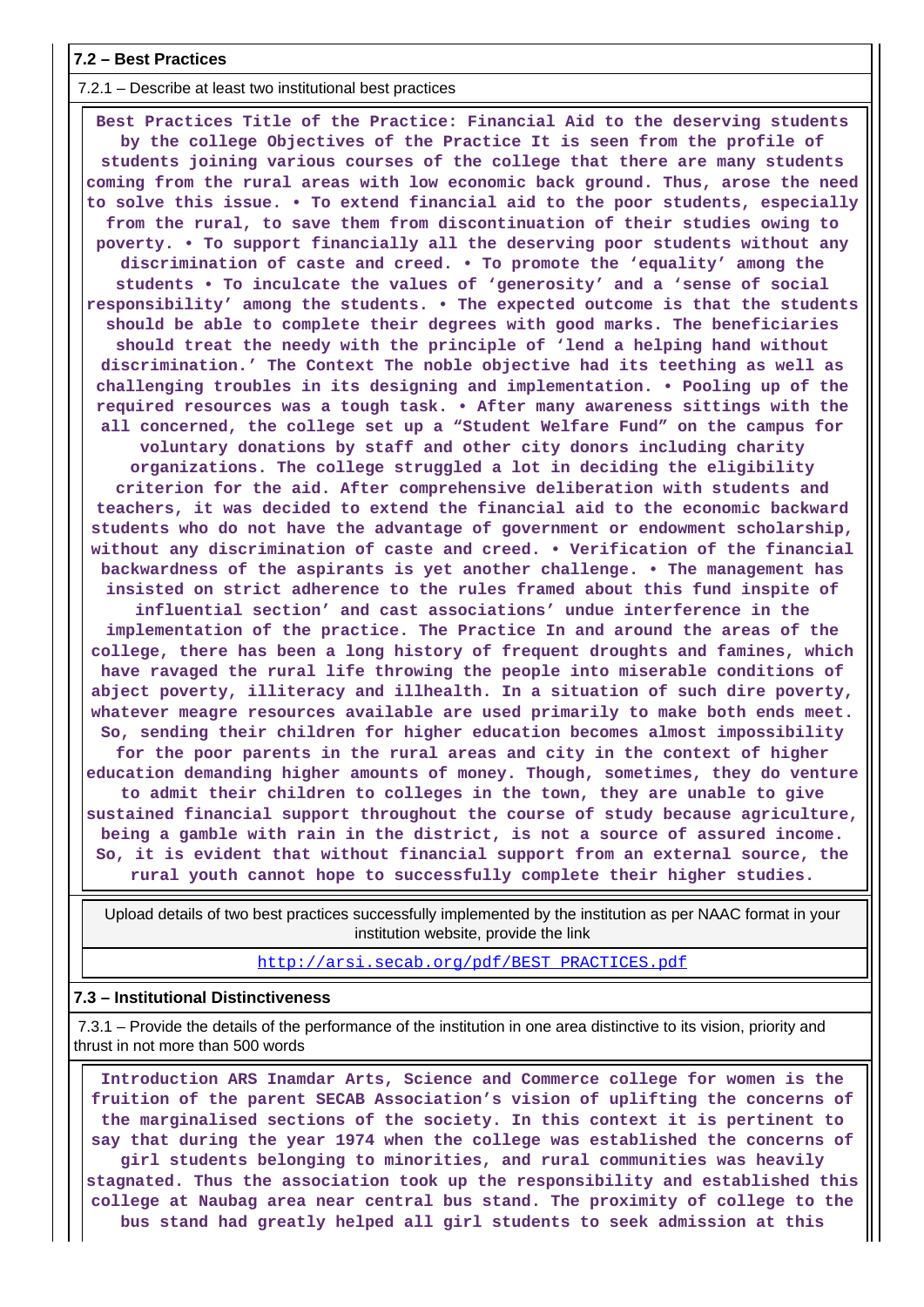**college. Later in the year 2009 the college had shifted to even better location at Navaraspur area with its own land and building. The vision of this college is "Empowerment of Women". The college has been consistently striving to reach this vision of empowering the women in the following major areas: a) Excellence in academic achievement: Apart from providing a healthy and secured ambience to the girl students many of whom were first time learners of higher education, it is the matter of pride for us to convey that over the years many a number( 04: 201415) of students have been the rank holders to the University. Also,189 students have pursued higher education. b) The college had the honour of being recognised as CPE (College with Potential for Excellence) from 2009 to 2014. This recognition enabled the college to undertake five Minor Research Projects which have been completed. Further the college was able to establish Science Research Lab and Instrumentation Centres costing Rs 22,00,00000. (Twenty Two Lakhs) c) The college secured First rank to the University during this academic year. d) The college has inculcated a sense of awareness of the socioeconomic condition of the society surrounding the college and has enthused them to be empathetic to their needs. This has resulted in the students participating survey of these deprived habitations. The result is that the college has established free tailoring training centres and providing free sewing machines to them. This year the thrust has been to upgrade elearning resources at the library and strengthen research activities some identified disciplines**

Provide the weblink of the institution

[http://arsi.secab.org/pdf/COLLEGE\\_DISTINCTIVENESS.pdf](http://arsi.secab.org/pdf/COLLEGE_DISTINCTIVENESS.pdf)

#### **8.Future Plans of Actions for Next Academic Year**

 **1. Strengthening of Bridge Course in English: The potency of our relationship with the students is our ability to gauge their strengths and weaknesses. Bridge courses conducted by the different departments at the beginning of the academic year are an effort on our part to fillin the chasm that exists between the shared knowledge of students at the entrylevel and the course requirements. A bridge course for newly admitted students is conducted every year before the commencement of the first semester classes. The main objective of the course is to bridge the gap between subjects studied at Preuniversity level and subjects they would be studying in degree course. The syllabus for the course is framed in such a way that equal importance is given to all discipline The duration of this course is 15 days with 100 hrs. The students are trained in all subjects and English. The module on English is aimed at making the students better articulate in English thereby increasing their comprehension level and self confidence. Our experience has shown that students who underwent the bridge course have fared extremely well in University Examinations. Also the students who have attended the bridge course in the previous years have appreciated the initiative usefulness. 2. Acquisition of additional elearning resources: A learning system based on formalised teaching but with the help of electronic resources is known as Elearning. While teaching can be based in or out of the classrooms, the use of computers and the Internet forms the major component of Elearning. This has enabled for the transfer of skills and knowledge, and the delivery of education is made to a large number of recipients at the same or different times. Efforts are being made to create elearning resources in the college besides taking the help of youtube, and other electronic gadgets and resources. 3. To establish proper Academic and Administrative Audit: Academic and Administrative Audit (AAA) is a system to control and maintain high standards in the field of Higher Education. It is playing vital role in providing quality education to the learners all over the world. Hence, the college felt that there is a dire need to pay proper attention to institutional strategies and policies for global engagements, extending the experience and aspirations of students to participate in an increasingly global community. The college began its initiation towards proper establishment of AAA. 4. Strengthening Career Guidance Cell: Career and**